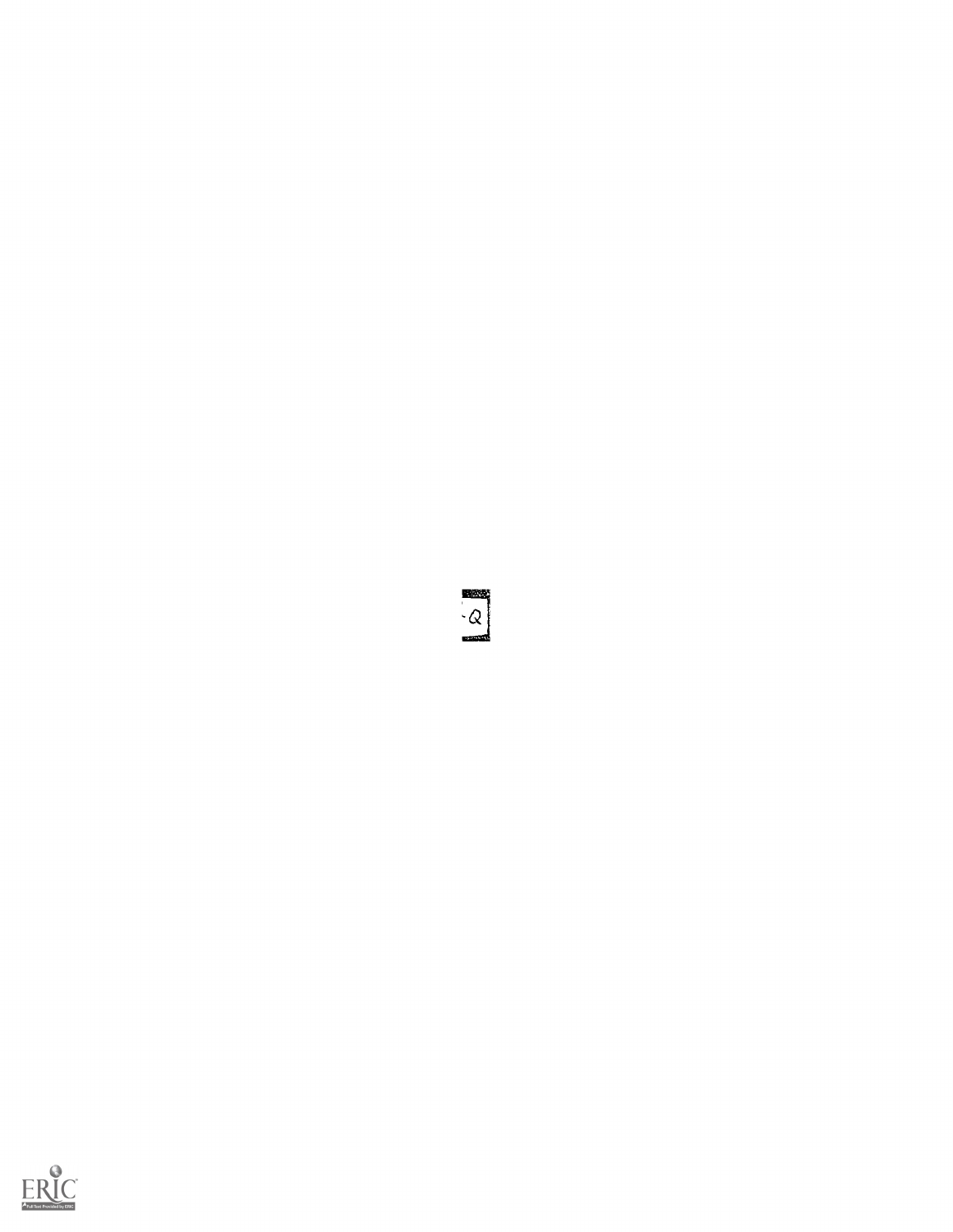DOCUMENT RESUME

| ED 195 433                      | SE 033 594                                                                                         |
|---------------------------------|----------------------------------------------------------------------------------------------------|
| <b>AUTHOR</b>                   | Simpson, James P.                                                                                  |
| TITLE                           | Soil Heat Flow. Physical Processes in Terrestrial and<br>Aquatic Ecosystems, Transport Processes.  |
| INSTITUTION                     | Washington Univ., Seattle. Center for Quantitative<br>Science in Forestry, Fisheries and Wildlife. |
| SPONS AGENCY<br><b>PUB DATE</b> | National Science Foundation, Washington, D.C.<br>Jun 77                                            |
| <b>GRANT</b>                    | NSF-GZ-2980: NSF-SED74-17696                                                                       |
| NOTE                            | 45p.: For related documents, see SE 033 581-597.<br>Contains occasional light type.                |
| <b>FDRS PRICE</b>               | MF01/PC02 Plus Postage.                                                                            |
| <b>DESCRIPTORS</b>              | *Biology: College Science: Computer Assisted                                                       |
|                                 | Instruction: Computer Programs: Environmental                                                      |
|                                 | Education: *Environmental Influences; *Heat; Higher                                                |
|                                 | Education: Instructional Materials; Interdisciplinary                                              |
|                                 | Approach: Models: Physical Sciences; *Plant Growth;                                                |
|                                 | Science Education: Science Instruction: *Soil                                                      |
|                                 | Science: Thermodynamics                                                                            |

#### ABSTRACT

 $\bar{\mathbf{v}}$ 

These materials were designed to be used by life science students for instruction in the application of physical theory to ecosystem operation. Most modules contain computer programs which are built around a particular application of a physical process. Soil heat flow and the resulting soil temperature distributions have ecological consequences related to plant growth, metabolic processes of soil-dwelling microorganisms, and survival strategies of soil-dwelling animals. The study of soil heat flow requires that soil temperature be obtained. In some instances, actual measurement of soil temperature profiles and heat flux can be used. In other instances, actual measurements may not be available due to lack of equipment, inaccessibility of the site, or inconvenience. In these instances a model is used to predict soil temperatures from more readily attainable environmental variables. This module focuses on the modeling approach. (Author/CS1

\*\*\*\*\*\*\*\*\*\*\*\*\*\*\*\*\*\*\*\*\*\*\*\*\*\*\*\*\*\*\*\*\*\*\*\*\*\*\*\*\*\*\*\*\*\*\*\*\*\*\*\*\*\*\*\*\*\*\*\*\*\*\*\*\*\*\*\*\*\*\*  $\ast$ Reproductions supplied by EDPS are the best that can be made  $*$ from the original document. \*\*\*\*\*\*\*\*\*\*\*\*\*\*\*\*\*\*\*\*\*\*\*\*\*\*\*\*\*\*\*\*\*\*\*\*\*\*\*\*\*\*\*\*\*\*\*\*\*\*\*\*\*\*\*\*\*\*\*\*\*\*\*\*\*\*\*\*\*\*\*

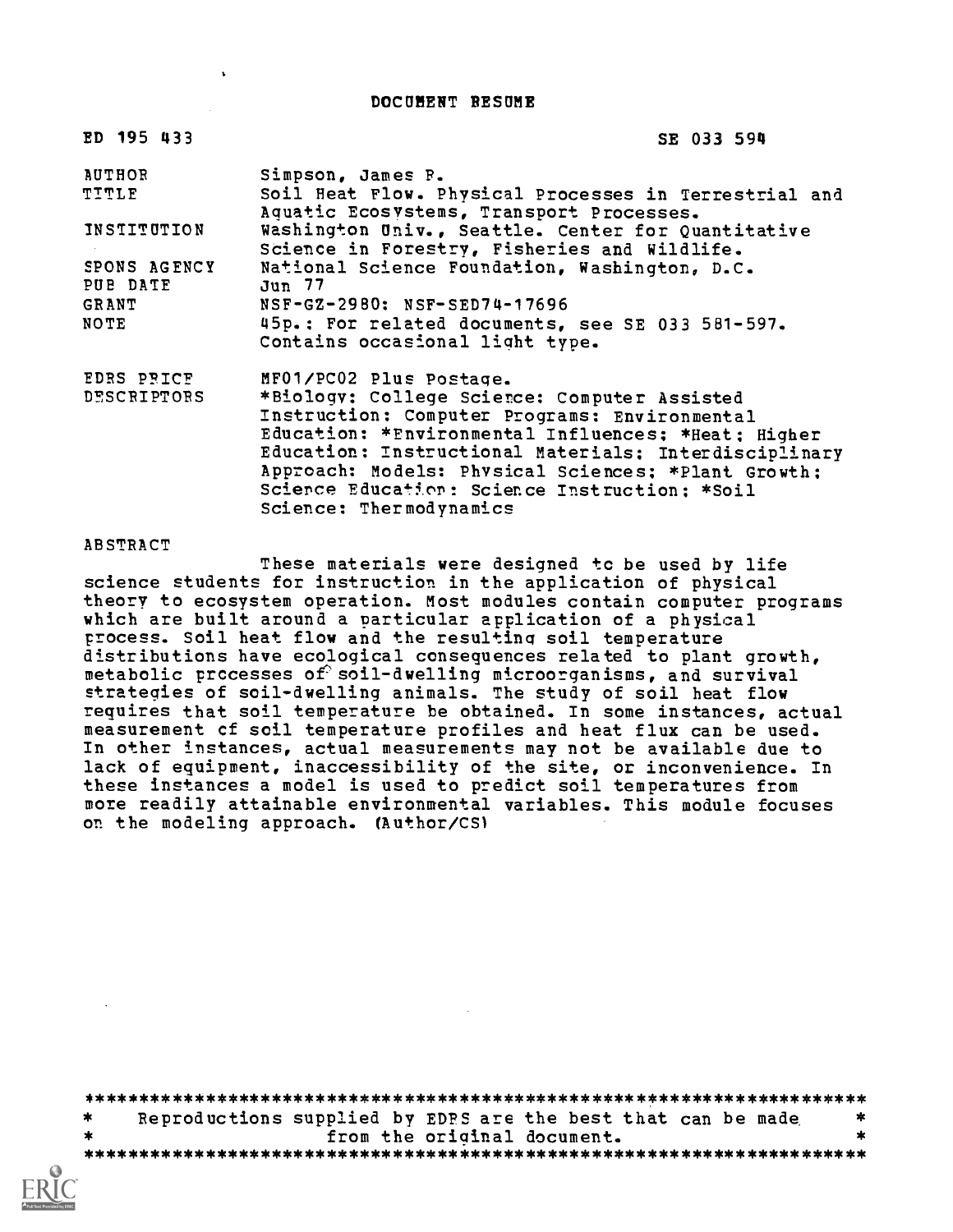by .

्



This instructional module is part of a series on Physical Processes in Terrestrial and Aquatic Ecosystems supported by National Science Foundation Training Grant No. GZ-2980

June 1977

3

DEC 1 2 1980



 $\sim$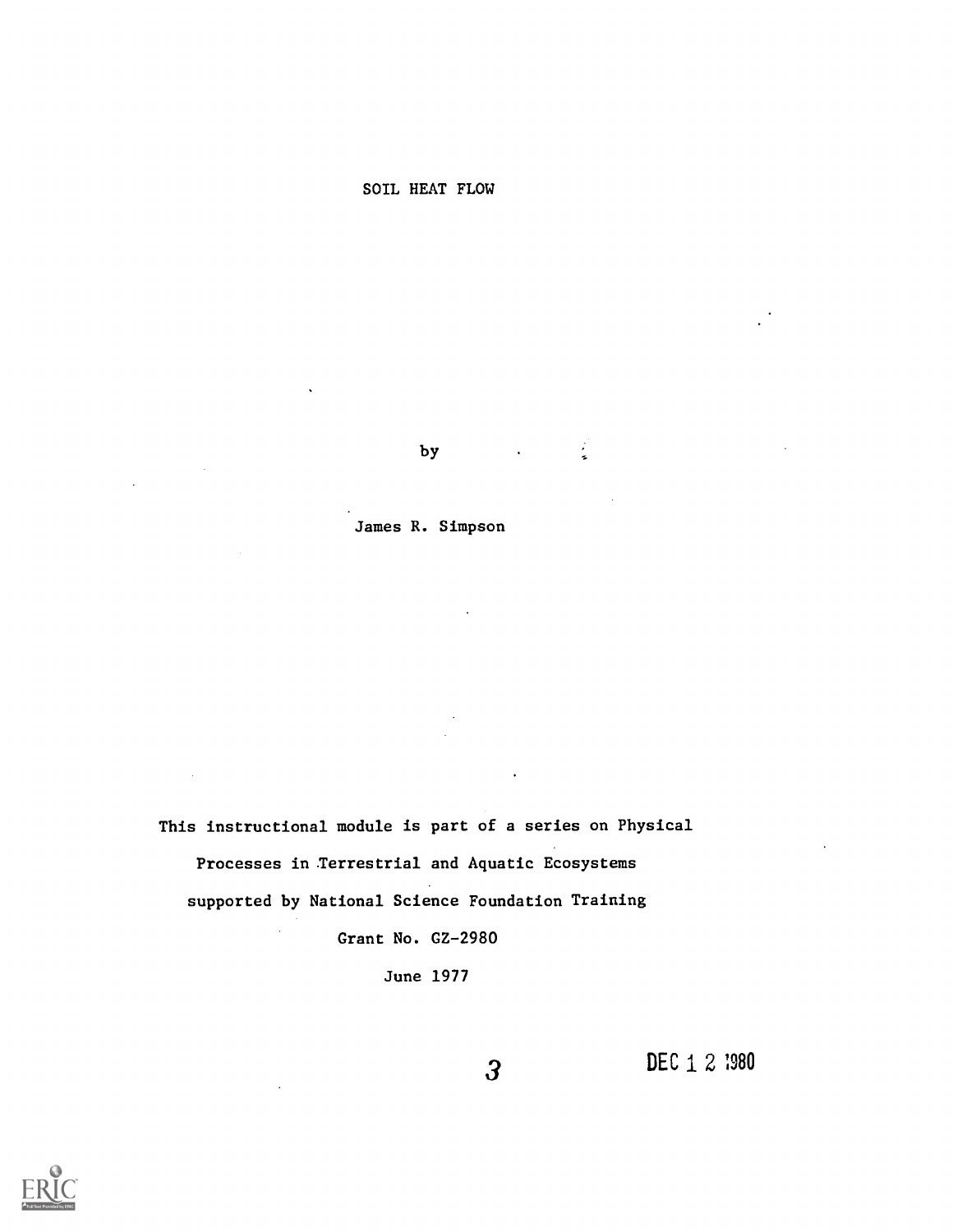#### CONTENTS  $\mathcal{A}^{\mathcal{A}}$  .

 $\omega$  .

|                                                                                                                           | Page                                    |
|---------------------------------------------------------------------------------------------------------------------------|-----------------------------------------|
|                                                                                                                           | 1                                       |
| GOVERNING FACTORS IN SOIL HEAT FLOW                                                                                       | 4                                       |
|                                                                                                                           | 7                                       |
| Fourier's Law of Heat Conduction<br>Heat Storage and Energy Conservation<br>Heat Conduction (Diffusion) Equation $\cdots$ | 7<br>14<br>18                           |
| USE OF THE HEAT CONDUCTION EQUATION                                                                                       | 22<br>$\cdot$                           |
| Problem Solution $\ldots \ldots \ldots \ldots \ldots \ldots \ldots$<br>Properties of the Harmonic Solution $\ldots$       | 22<br>23<br>24<br>26<br>29 <sub>1</sub> |
| LITERATURE CITED                                                                                                          | 33                                      |
|                                                                                                                           | 35                                      |
|                                                                                                                           | 37                                      |
|                                                                                                                           | 41                                      |



 $\frac{1}{\sqrt{2}}$ 

 $\sim 10$ 

 $\sim$ 

 $\ddot{\phantom{0}}$ 

 $\overline{\mathbf{4}}$ 

 $\sim$ 

 $\mathcal{A}^{\mathcal{A}}$ 

 $\bar{z}$ 

 $\hat{\mathcal{A}}$ 

 $\ddot{\phantom{a}}$ 

 $\sim 10^{-10}$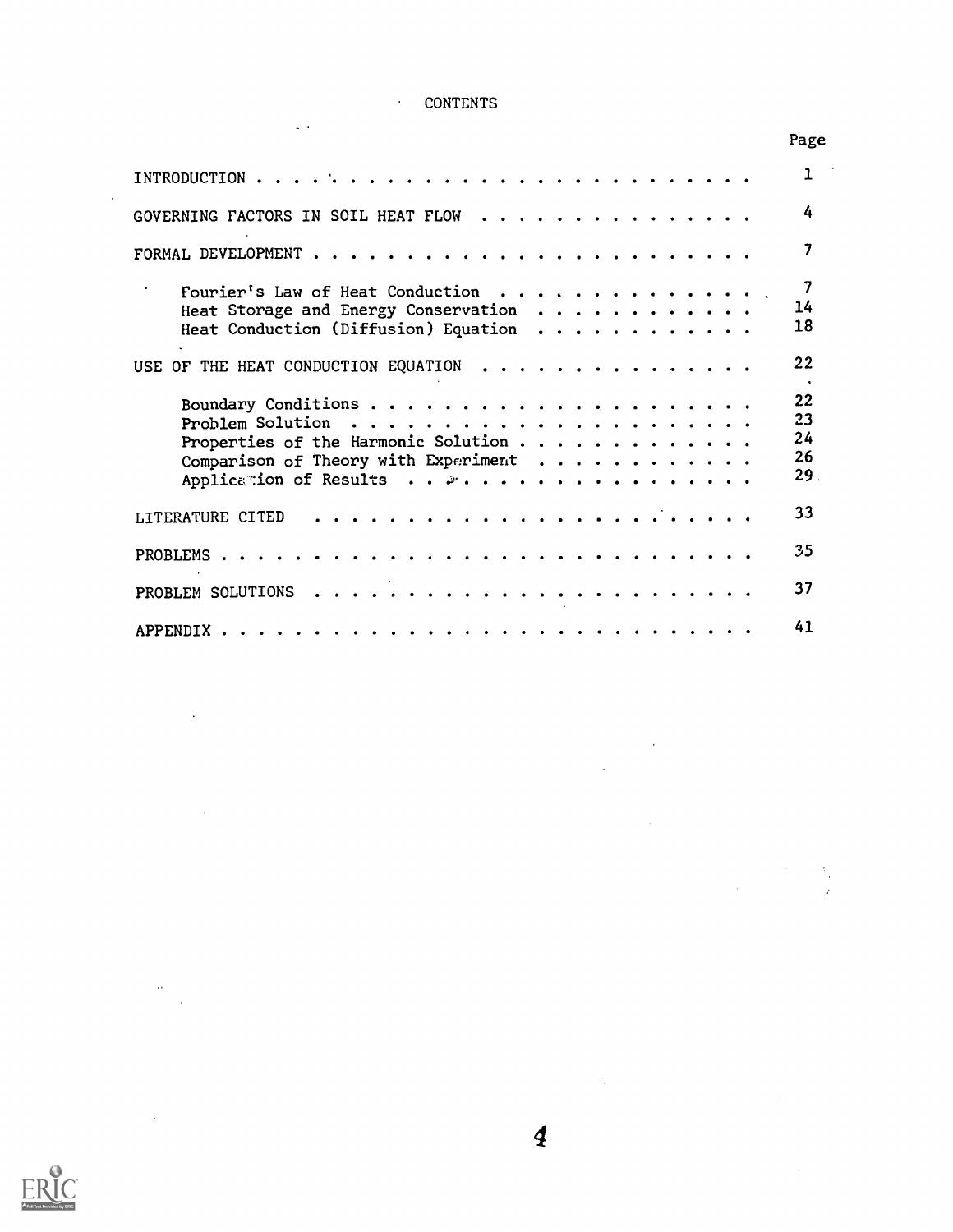#### INTRODUCTION

Soil temperature profoundly influences many biological processes, including plant growth and development, and the behavior of soil-dwelling microorganisms, insects, and higher animals. Much of the easily work on soil temperature effects on plant growth is summarized in Figure . et al. (1952). As an example, consider the effects of low tempe. He has an transpiration (Fig. 1.). The warm weather plants, cotton and was such lon, are significantly more sensitive to cold temperatures than are collards, which are grown as a winter crop in the southern United States. Miants are also sensitive to the extremes of temperature between day and wight, winter and summer. In many species, it is this fluctuation of temperature rather than its absolute or average value which is the key ingredient, as for example in seed germination (see e.g., Richards et al. 1952). Consequently, a complete understanding of the soil temperature dependence of plant growth and development requires knowledge of soil temperature as a function of time. As will be pointed out later, soil temperature variation with depth is another factor of importance here.

The metabolic processes of soil-dwelling microorganisms are also temperature-dependent. They break down organic matter, produce nitrogen, and play a part in the aggregation of the soil itself (Richards et al. 1952). In turn, these processes affect plant growth and maintenance of the nutrient cycle. Monteith (1973) points out, however, that it is difficult to observe the behavior of the flora and fauna in an undisturbed, natural soil. Thus relatively little is known concerning temperature effects on them. Certainly, however, a model of soil temperature variation is an essential first step on the road to this understanding.



5

 $\epsilon$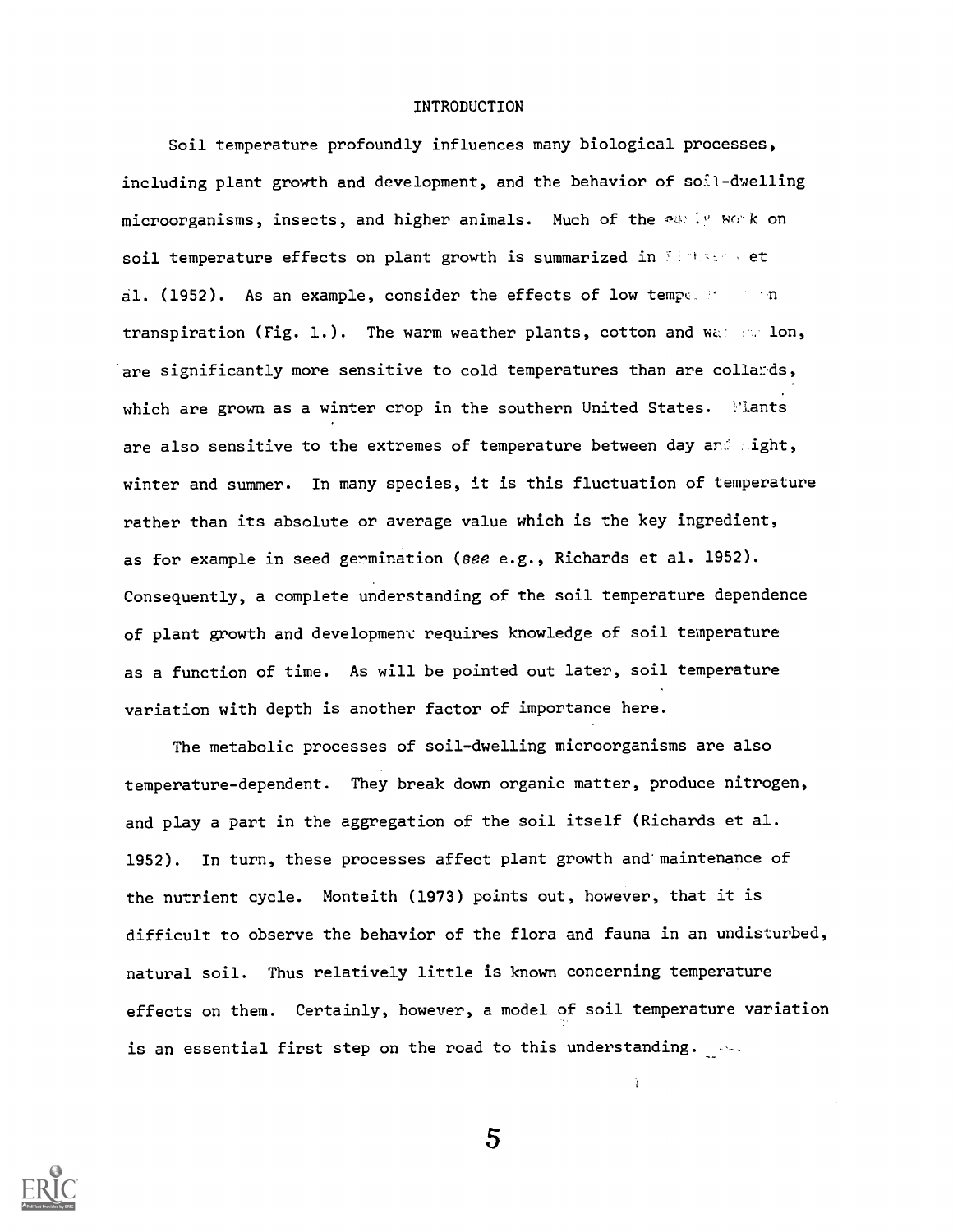

Fig. 1. Effects of low soil temperatures on water absorption by four species of plants, as measured by rates of transpiration (from Kramer 1969).



Fig. 2. Diurnal course of temperature at three depths in a sandy loam beneath a bare uncultivated surface; Griffith, New South Wales, 17-19 January, 1939 (from Monteith 1973).

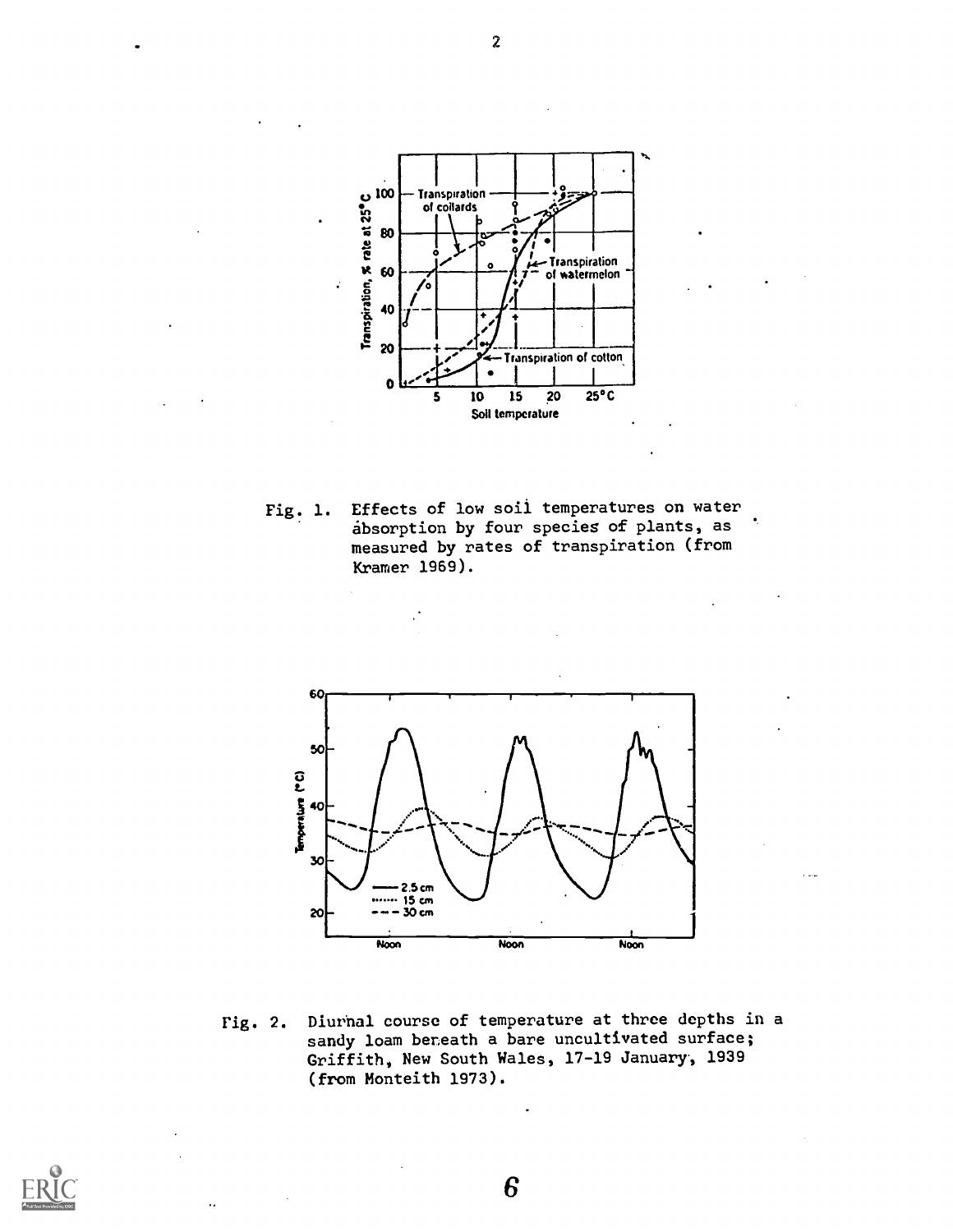Finally, consider some higher animals who spend part of their life cycle in the soil. These include obvious soil-dwellers such as mice, gophers, moles, etc. In addition, hibernating species such as bears become closely coupled to soil temperatures during their inactive period. The animal ecologist is often concerned with elucidating how the survival strategies of such animals are related to the physical world around them; not only in qualitative terms, but also in terms of measurable parameters. As an example, consider the pocket mouse, Perognathus longimembris, which, with a body weight of  $\sim$  8 g, is among the smallest rodents. French (1976), in a series of laboratory experiments, determined that this species selected the highest experimental temperature in the soil for its burrow at all times of the year.. The question of determining the mouse's location at any time of the day or year becomes in large part, then, a question of determining where the maximum soil temperature occurs in the field. On the other hand, some animals that hibernate prefer lower temperatures near their dormant body temperature in order to conserve energy while in the dormant state. In short, many survival strategies of animals are affected to one degree or another by the soil temperature environment.

Soil heat flow and the resulting soil temperature distributions have important ecological consequences. The question remains, however, as to how soil temperatures can be obtained as a practical matter. Two alternatives present themselves. In some applications, actual measurement of soil temperature profiles and heat flux is preferred. This approach is straightforward, assuming the proper instrumentation is available. Surface and profile heterogeneity may make extensive sampling necessary,



3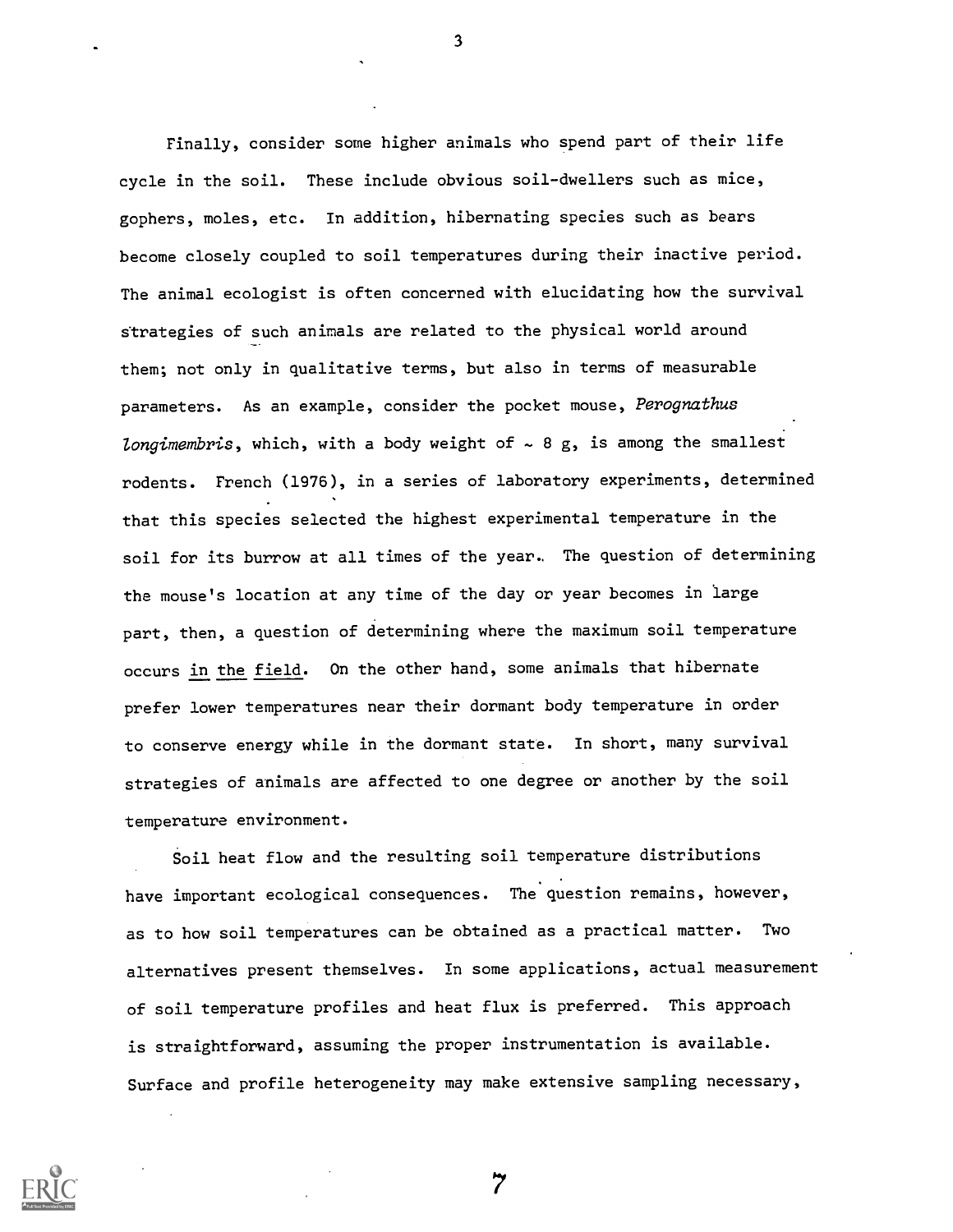however. Actual measurements of soil temperatures are frequently not available, whether due to the expense of the equipment, inaccessibility of the site, or simply due to the inconvenience involved. Consequently, the utility of a model which can predict soil temperatures from more readily attainable environmental variables becomes apparent.

This module will focus primarily on the modelling approach. It should be pointed out that much of the physical insight developed here is also essential for establishing a proper measurement program. In the final analysis, the type of approach utilized will depend upon individual circumstances.

## GOVERNING FACTORS IN SOIL HEAT FLOW

The foregoing discussion has served to illustrate the need for a quantitative grasp of soil temperature distribution. We now ask what properties of the soil and the general environment are important in determining this distribution. Once we know these properties, equations incorporating them can be derived, and (hopefully) solutions for various conditions can be found.

First, Lonsider some actual observations of soil temperature measurements made at several depths beneath the soil over a period of several days (Fig. 2). Notice that at any depth the temperature is an almost periodic function of time. By this it is meant that the temperature trace (wave) repeats itself (almost) at regular intervals, in this case approximately every 24 hours. This time interval is called the period of the temperature wave, a variation with a periodicity of 24 hours being termed a diurnal variation. In addition to this time dependence, large differences in temperature are also evident between various depths.



4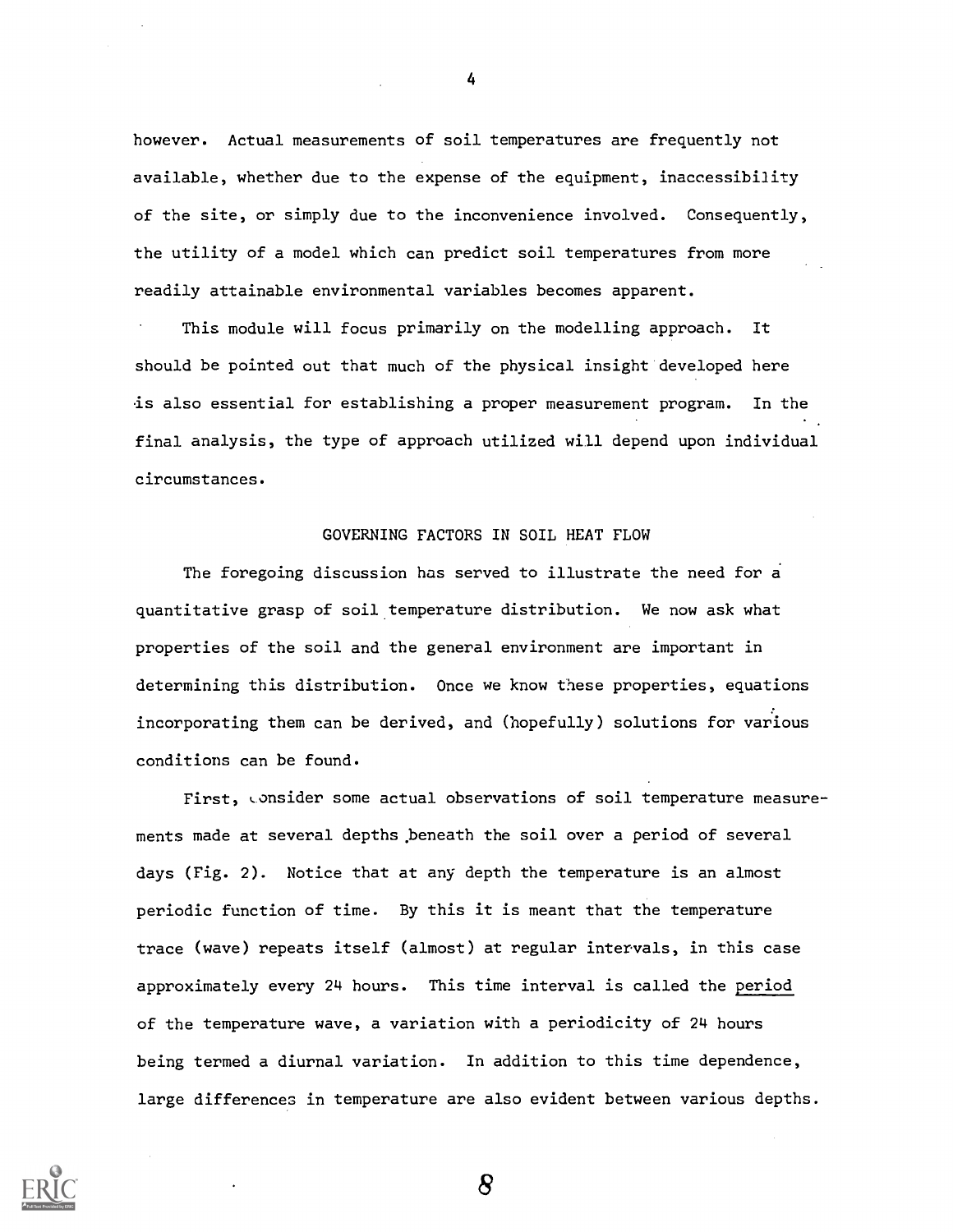As one goes deeper, the amplitude of the wave is rapidly damped out. There is also a time (phase) lag associated with the occurrence of the maxima (or minima) of the temperature wave as depth increases.

These observations allow us to form a rather convincing hypothesis concerning the controlling variables. The observed diurnal heating cycle is no doubt linked to solar heating at the soil surface. Evidence for this is presented in Fig. 3, where it is apparent that soil temperature is strongly correlated with solar radiation. In fact, solar radiation is the energy source driving the flow of heat in the soil. (As will be shown later, it is this flow of heat which determines the temperature distribution.) The increasing phase lag as a function of depth is again quite evident, as it was in Fig. 2. It seems reasonable to hypothesize that the lag is due to the finite amount of time required for energy (as heat) to move down from the surface and heat up the soil profile. In turn, the speed or rate of energy flow is determined by a quality unique for a given material, known as its thermal conductivity (k). As the name implies, thermal conductivity is a measure of a particular substance's ability to transmit heat. However, more information is required to completely specify the temperature variation. This is because, for a given amount of heat absorbed by various substances, different temperature increases will be observed. Hence the term heat capacity is introduced, and it may be thought of as the ratio of heat absorbed to change in temperature for a given mass of material.

In a very qualitative sense, we have described what appear to be the pertinent quantities involved in determining the soil temperature distribution, based simply on reason and observations (with just a

9.

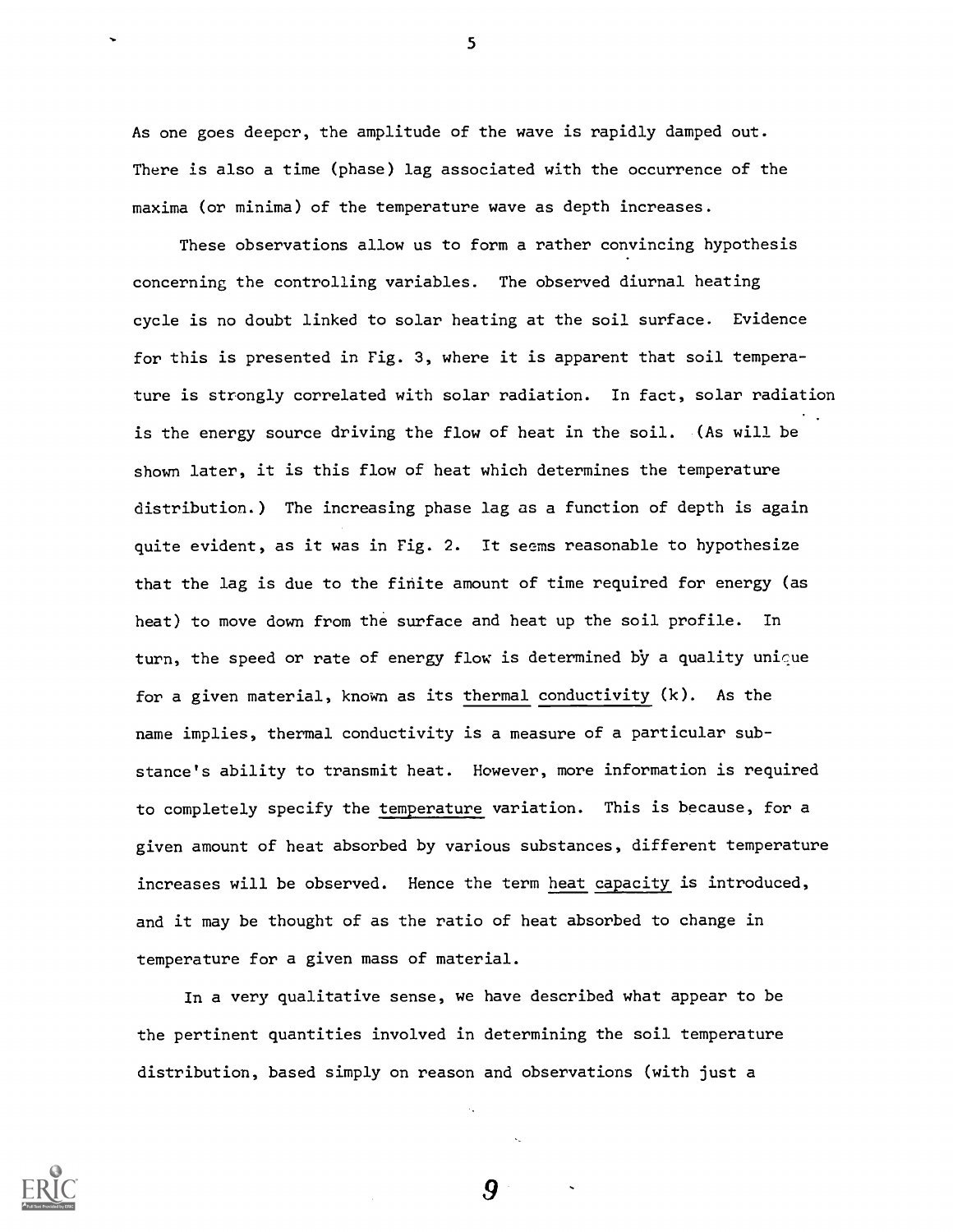

Pig. 3. Short-wave solar radiation, air temperatures and soil temperatures for a clay soil with grass cover at Wageningen, the Netherlands, on a bright day,' August 17, 1947. The extreme values of the temperatures are indicated by arrows (from Van Wijk 1966).



 $\Lambda_{\rm{max}}$ 

6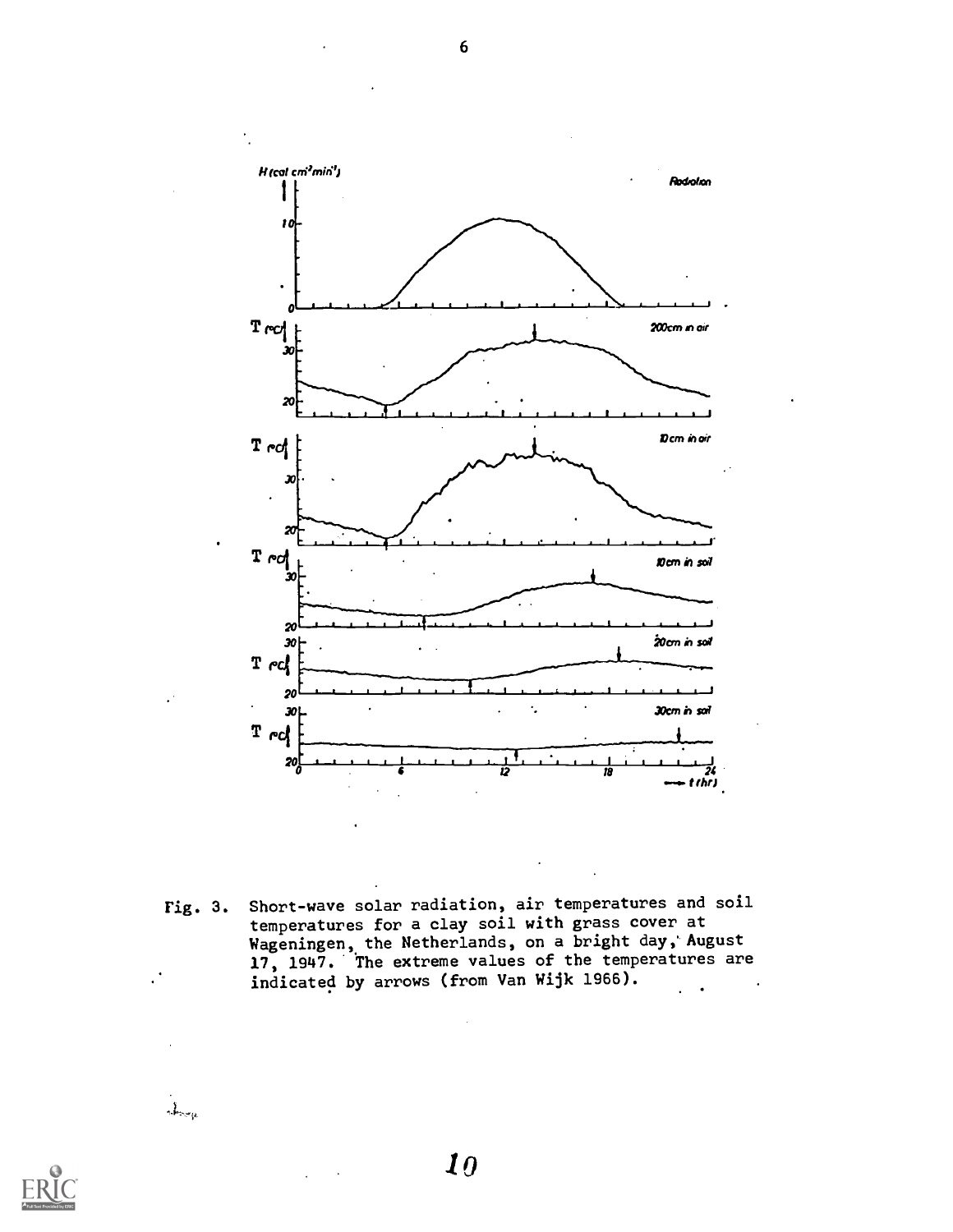little prior knowledge to guide the way). It remains now to formalize the relationship between heat flow and temperature, to develop the equations describing these processes (with emphasis on the simplifying assumptions involved), and finally to investigate the utility of this more formalized approach.

 $\overline{\mathbf{z}}$ 

### FORMAL DEVELOPMENT

In the preceding section, a cause and effect relationship between soil heat flow and temperature distribution was implied. It is instructive to formalize this relation; indeed, the, equation doing so will form the basis for subsequent discussion. First of all, however, it is necessary to present a more rigorous specification of the problem.

# Fourier's Law of Heat Conduction:

Van Wijk and DeVries (1966) present a good discussion of the simplifying assuptions made to facilitate the mathematical development of heat conduction. These include:

1. The soil is homogeneous with respect to heat transfer by conduction. Now, conduction of heat is due to the transfer of the random vibratory motion of the molecules in the medium. Due to the natural variability of soils, one would consequently not expect iomogeneous soil heat transfer. However, if the soil thermal properties considered are bulk values, i.e., averaged over a volume of soil that is large with respect to the inhomogeneities, then this is a good assumption. It has the effect of making the heat transfer at any point independent of position.



 $\begin{array}{c} \rule{0pt}{2ex} \rule{0pt}{2ex} \rule{0pt}{2ex} \rule{0pt}{2ex} \rule{0pt}{2ex} \rule{0pt}{2ex} \rule{0pt}{2ex} \rule{0pt}{2ex} \rule{0pt}{2ex} \rule{0pt}{2ex} \rule{0pt}{2ex} \rule{0pt}{2ex} \rule{0pt}{2ex} \rule{0pt}{2ex} \rule{0pt}{2ex} \rule{0pt}{2ex} \rule{0pt}{2ex} \rule{0pt}{2ex} \rule{0pt}{2ex} \rule{0pt}{2ex} \rule{0pt}{2ex} \rule{0pt}{2ex} \rule{0pt}{2ex} \rule{0pt}{$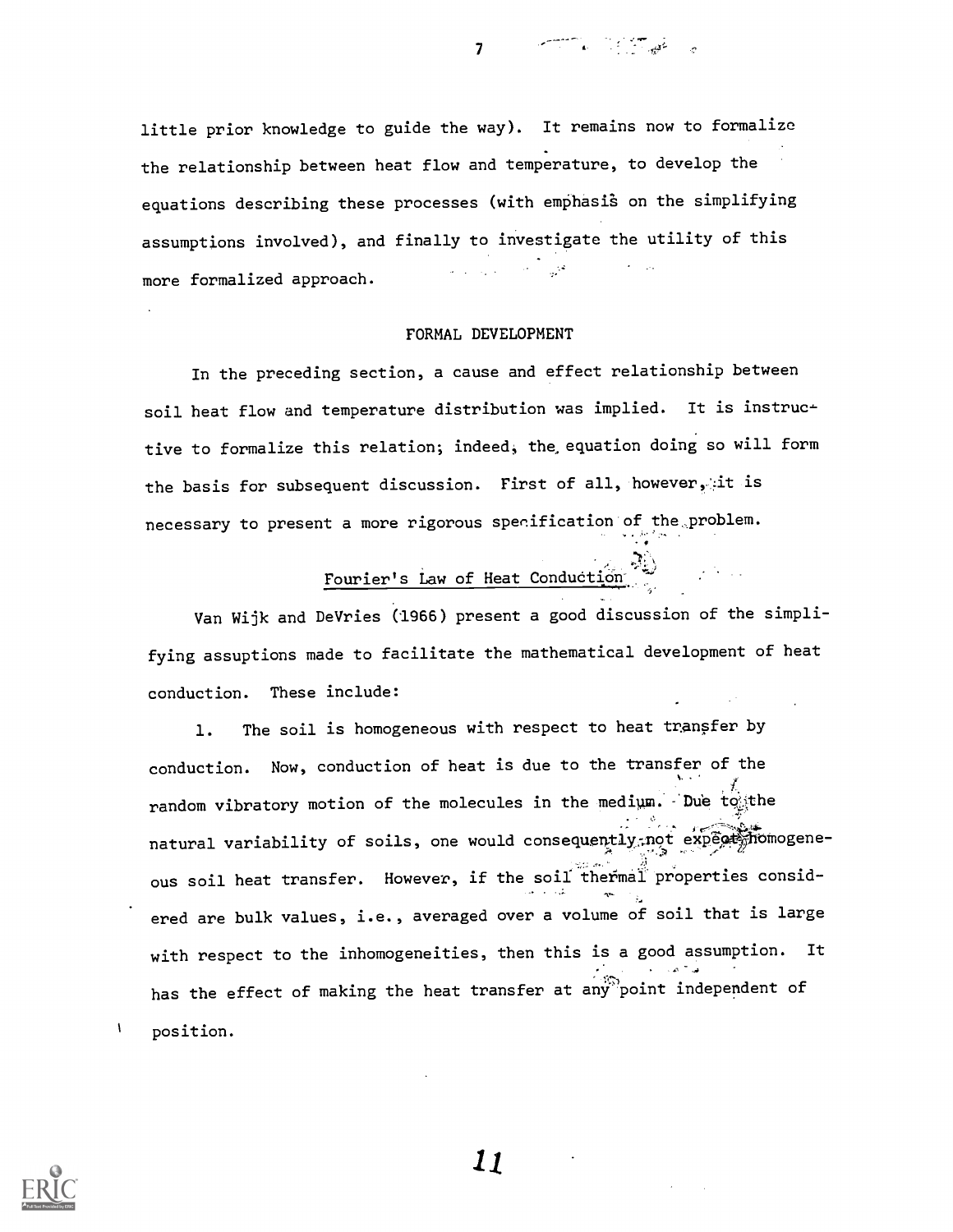2. Heat flow takes place only in the vertical direction. Since the heat input due to solar radiation can be considered uniform at the surface, this assumption is not limiting for a horizontally homogeneous surface.

3. There are no sources or sinks for heat (such as by,chemical reaction) nor conversion of heat, into other forms of energy (such as latent heat of evaporation).

Hence the problem we are considering can be termed unidirectional heat conduction in a homogeneous medium. Empirical observation of this phenomenon leads to the conclusion that the heat flow between two points in such a medium is proportional to the temperature difference between those points. Such an observation seems consistent with our personal experience; the hotter the burner on the stove, the faster the kettle heats up. Of course, if a kettle of water is allowed to reach the boiling point, then further heat input is utilized to vaporize the water without further temperature increase. This is why we have included assumption 3.

Consider a block of soil (Fig. 4). The amount of heat energy which flows by conduction (Q) is directly proportional to the temperature difference (AT) between top and bottom faces, as we have said before. We can write

$$
Q \propto \Delta T. \tag{1}
$$

The amount of heat transmitted through the soil block per unit time (t) is termed the heat flux (Q/t). The heat flux per unit area (A) is termed the heat flux density (Q/At). The heat, or heat flux density



-4.1 2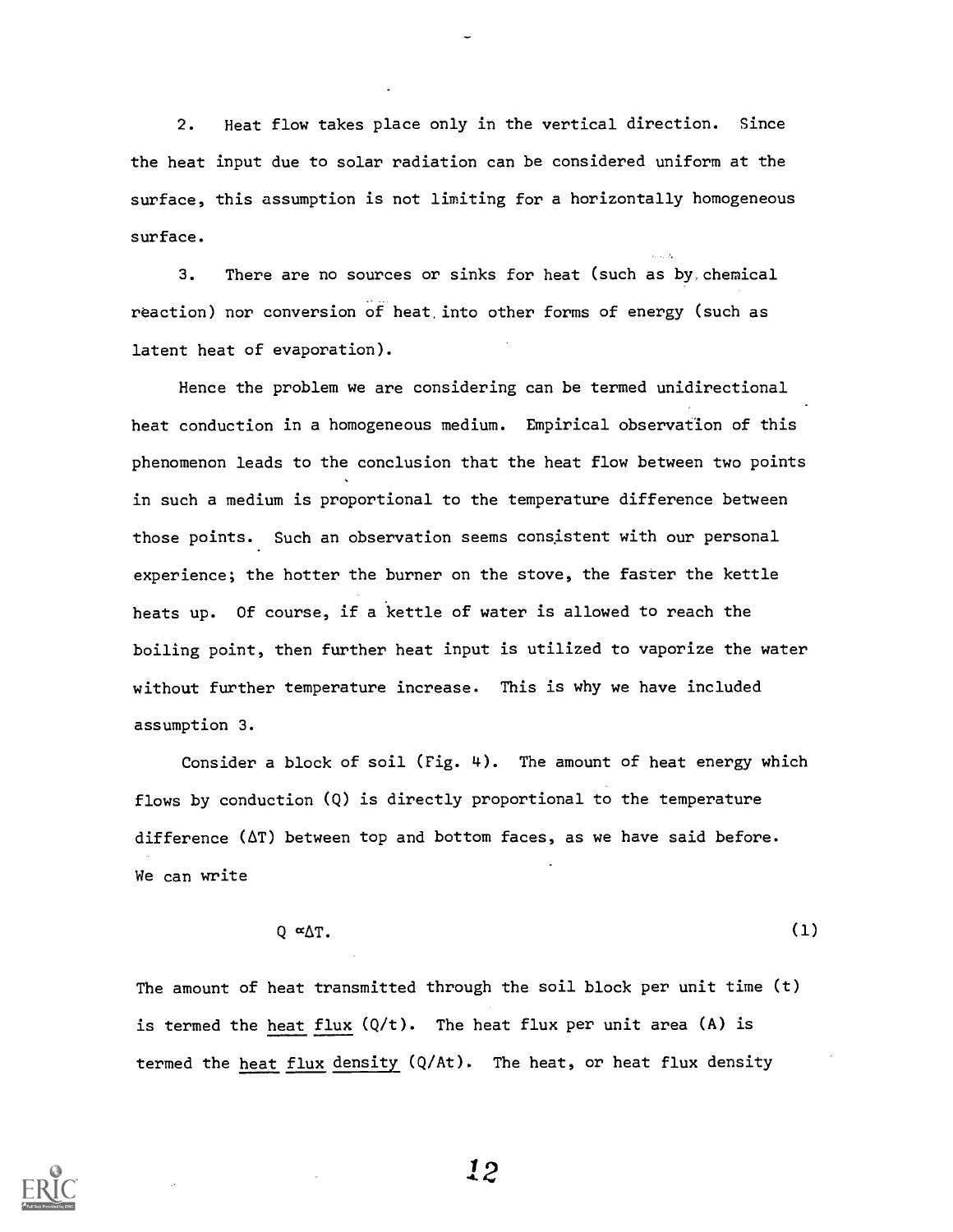



۰,



 $\ddot{\phantom{0}}$ 

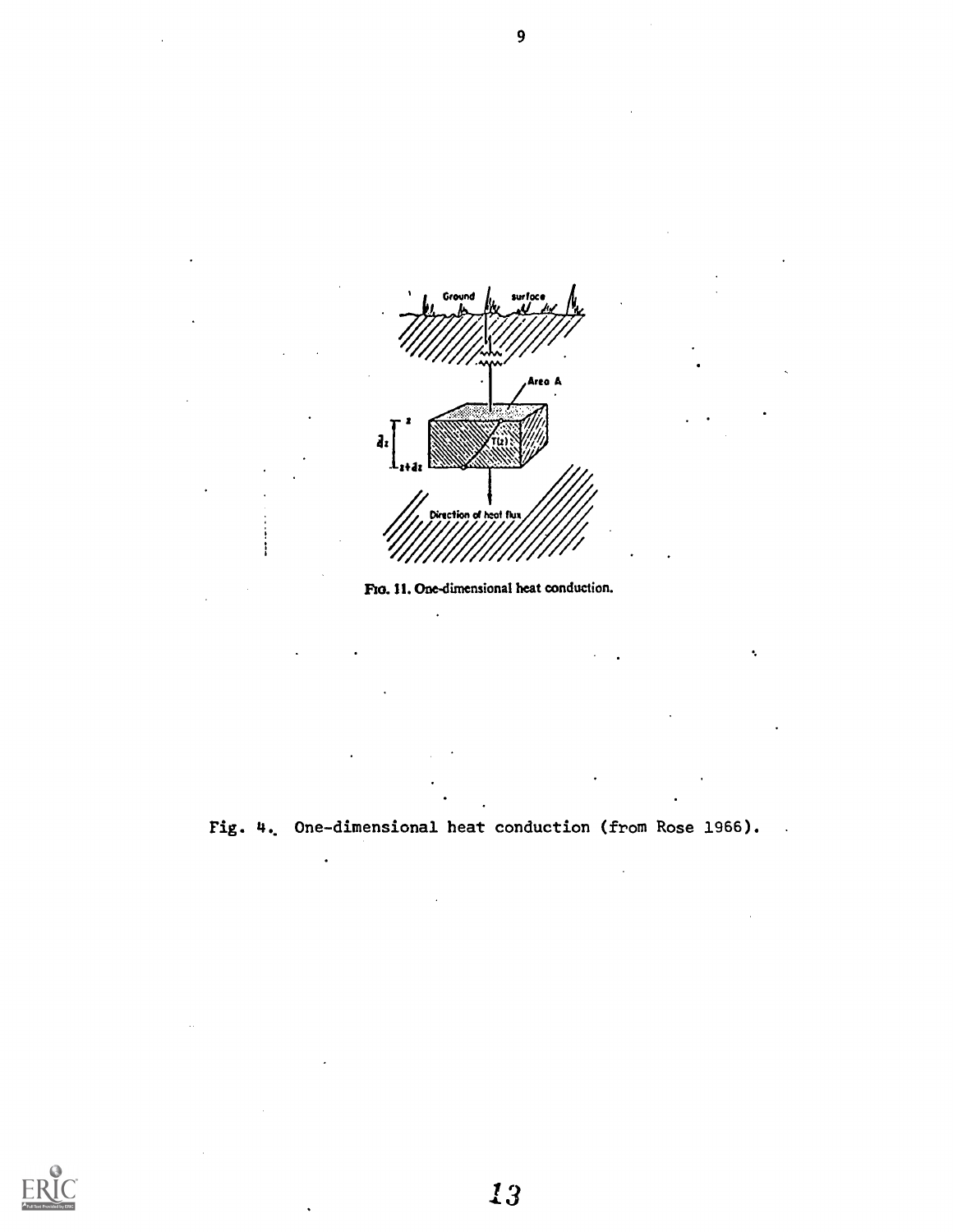(also termed G), has also been observed to be proportional to  $\Delta T$ , while being inversely proportional to the length of the path (L). Therefore one can write

$$
G = \frac{Q}{At} = -k \frac{\Delta T}{L} \tag{2}
$$

where the constant of proportionality (k) is the thermal conductivity. In fact, Equation 2 can be considered a defining relation for thermal conductivity. If we now adopt the standard procedure of calculus and consider small changes in temperature (dT) over small increments of time (dt), one gets the standard form of Fourier's law of heat conduction:

$$
G = -k \frac{dT}{dz} \tag{3}
$$

It is important to notice the introduction of the minus sign. In words, this simply means that the direction of heat flow is opposite to the direction in which the temperature increases. To illustrate this, consider Fig. 5, where we assume that soil temperature varies linearly with depth in the soil. Observe the opposite sense of temperature change and heat flux density. Alternatively, one may deduce the sign from consideration of the <u>temperature gradient</u>  $(\frac{\mathrm{d} T}{\mathrm{d} z})$ , or slope, of the T versus depth (z) curve. As the depth increases, the temperature decreases. Hence the temperature gradient dT/dz is negative. For downward heat flux to be positive, which is the usual convention, we must add the minus sign to obtain Equation 3. (See Table A in the Appendix for a list of symbols, units, and dimensions).

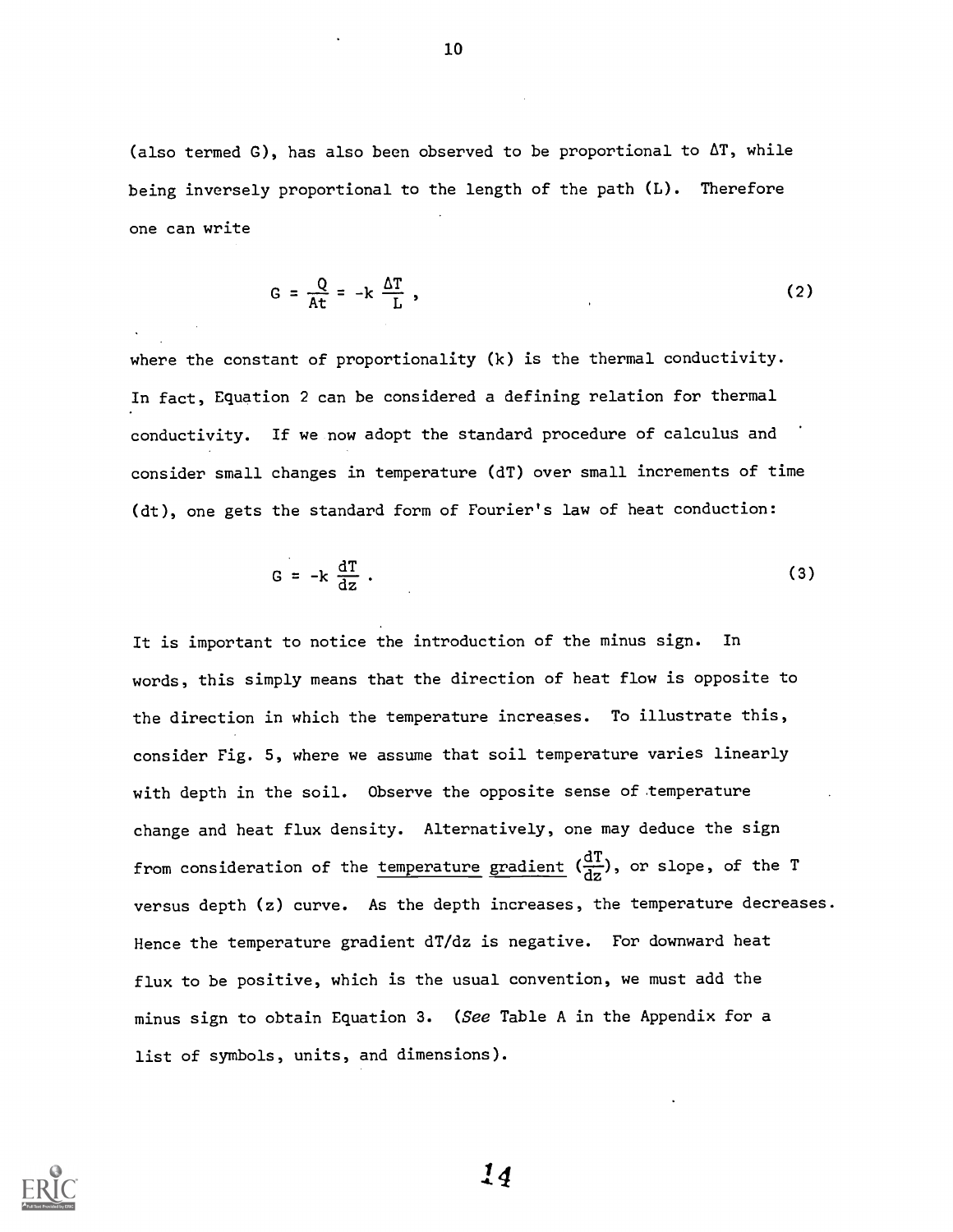

Fig. 5. Illustration of the source of the minus sign found in Fourier's law of heat conduction (Equation 3).  $\ddot{\phantom{a}}$ 



 $\mathcal{C}^{\mathcal{C}}$ 

1.5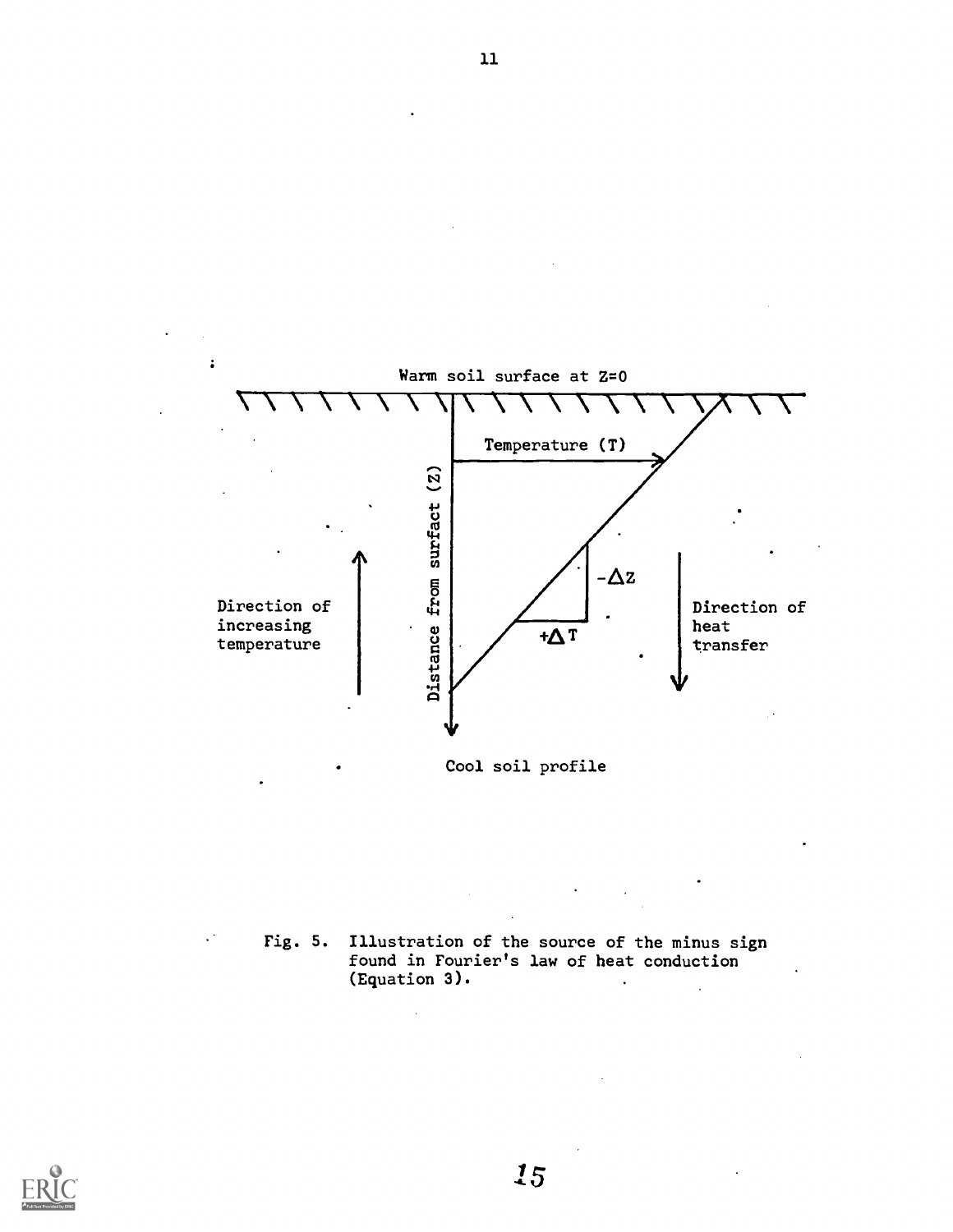Equation 3 clearly' indicates the importance of the thermal conductivity in determining the magnitude of the heat flux density. Consequently, we wish to understand what factors affect its value. If dT/dz = 1 in Equation 3, then the thermal conductivity has the interpretation of the flux density in response to a unit gradient. In such terms one can compare typical values of thermal conductivity for various materials, gaining a feel for their relative ability to conduct heat (Table 1). Such comparison reveals that the average thermal conductivity of soil is not only a function of mineral composition and structure, but also depends on its content of air, water, and organic matter. Since the thermal conductivity of air is small, changes in air content as the soil is wetted or dries has little effect on overall thermal conductivity. Likewise, while thermal conductivity is a function of temperature, the effect is so small that it can be neglected while dealing with soils. The effect of water content on k cannot be neglected, at least for relatively dry soils, since k may increase an order of magnitude when water content goes from 0 to 20 percent (Fig. 6). In actuality, thermal conductivity is a function of depth, since soil composition, air and water content generally vary with depth (see e.g., Van Wijk and Derksen 1966). For our purposes of eliciting the general features of soil heat flow, however, it can be assumed that k is constant with depth.

There are many ways in which k for soil might be estimated. Taylor and Ashcroft (1972) give a brief review of the subject. They consider two genera] methods of measurement, based on steady state heat flow (temperature not a function of time) and transient heat flow (temperature changes with time). Steady state methods suffer from the fact that heat



12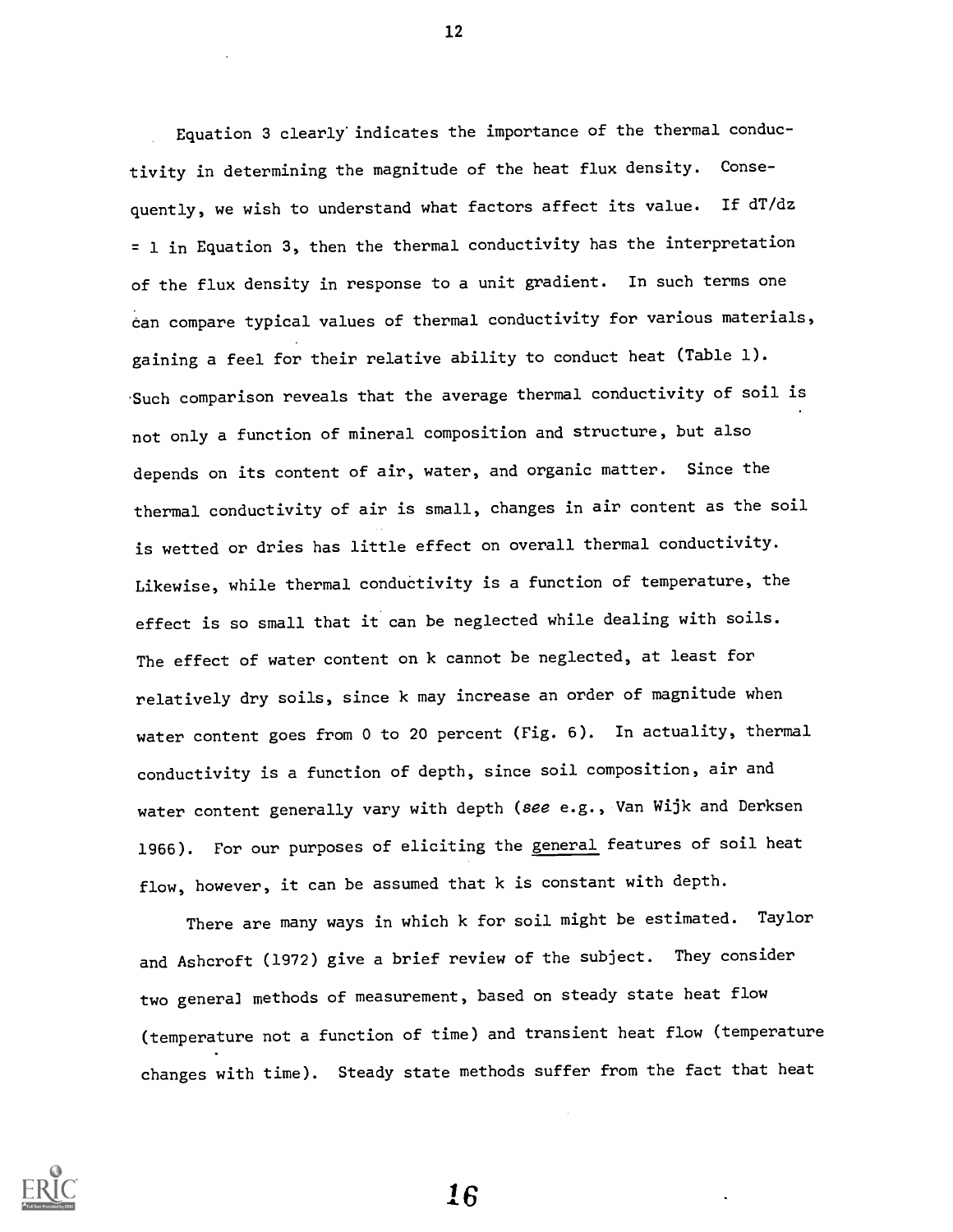

Fig. 6. Dependence of the thermal conductivity k on the volume fraction of water X<sub>ur</sub> for four different soil types (from Sellers 1965).



Fig. 7. Variation of volumetric heat capacity (C) with water content in a typical soil (after Rose 1966).'

ob



17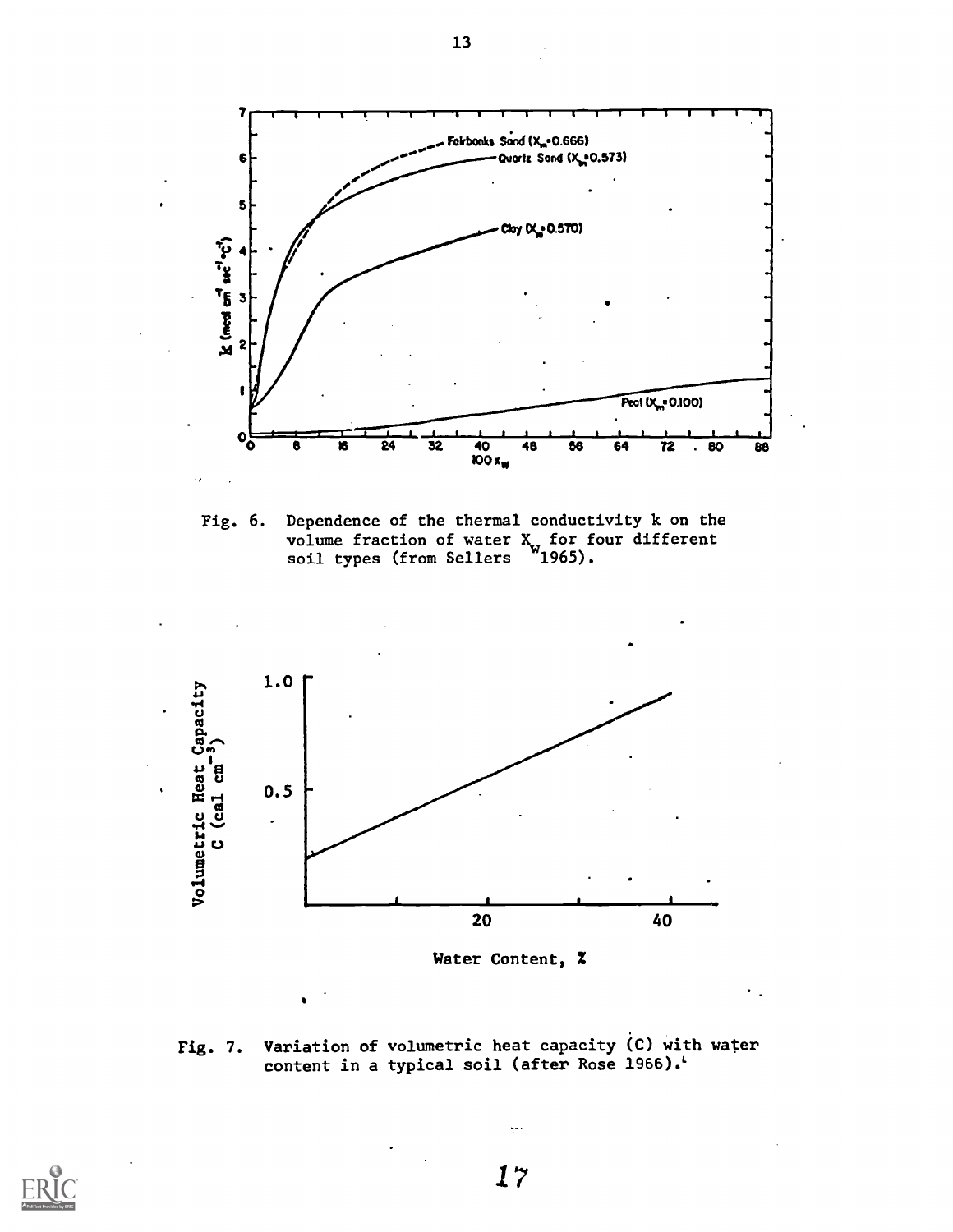flow in soils is possible not only by conduction, but also by liquid and vapor flow of water in moist soils. Consequently, applying a constant temperature difference across a sample soil section causes the hotter face to dry out and the cooler face to become wetter, calling the results obtained into question. Therefore, unless heat transfer due to liquid water is negligible (i.e., unless the soil is dry), transient methods are recommended.\* These methods, which will be discussed in the section on the heat conduction equation, minimize the effects of water movement due to thermal gradients.

# Heat Storage and Energy Conservation

Equation 3 embodies the concept that heat flows from high to low temperature areas at a rate proportional to the temperature gradient. The constant of proportionality, k, is a quantitative measure of a medium's ability to transmit heat. As was discussed in the section on governing factors, complete specification of the temperature distribution also requires knowledge of the capacity of the medium to store heat for a given temperature change, i.e., its heat capacity. In general, heat capacity is defined on either a volumetric or mass basis. Specific heat capacity or specific heat (c) is defined in SI units as the amount of heat required to raise the temperature of 1 kg of material 1°C. Volumetric heat capacity is defined as  $C = \rho c$ , where  $\rho$  is the density of the material. Table A (Appendix) lists dimensions and units of these quantities, while



14

<sup>\*</sup>DeVries (1966) presents a discussion of the influence of moisture movement on k. In those cases where only vapor transport is significant, the increased heat flux due to vapor diffusion can be described in a modified thermal conductivity coefficient.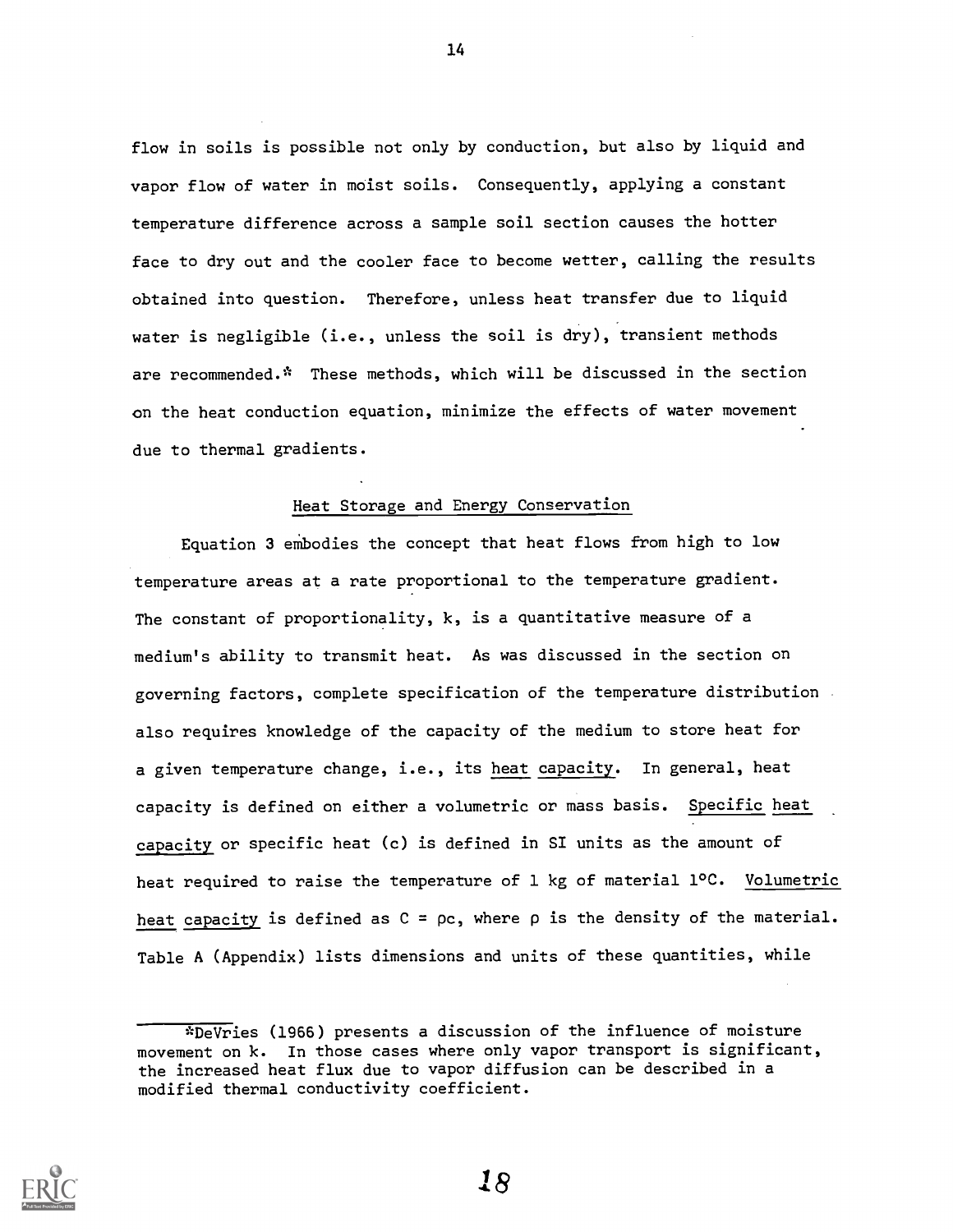Table 1 lists typical values of specific heat for various materials. Taylor and Ashcroft (1972) present a more complete discussion from the viewpoint of thermodynamics.

The bulk heat capacity is generally estimated by adding up the heat capacities of the various soil constituents in a unit volume. The heat capacity per unit volume (C) can then be expressed as

$$
C = \rho_C = X_C + X_C + X_C + X_C - 6
$$
 (4)

where  $\rho$  is the soil density, X is volume fraction (dimensionless), and the subscripts m, w, a, and o refer to minerals, water, air and organics, respectively (DeVries 1966). Use of Equation 4 is illustrated by DeVries (1966). Reliable experimental values of C<sub>m</sub>, C<sub>w</sub>, and C<sub>o</sub> are (in cgs units) 0.46, 1.0, and 0.60 cal cm $^{-3}$  °C $^{-1}$ . Calorimetric determination of the component heat capacities is discussed in detail by Taylor and Jackson (1965).  $\texttt{C}_{\texttt{a}}$  is small, and may be neglected, so that Equation 5 becomes

$$
C = 0.46 X_{m} + 0.60 X_{o} + X_{w} [cal cm^{-3} \text{°C}^{-1}]
$$
 (5)

It remains then to determine the volume fraction. Notice that for a given soil, X<sub>m</sub> and X<sub>o</sub> will be constant under our assumptions, but that X<sub>w</sub> will change as the soil wets up or dries, making C a linear function of water content (Fig. 7). See DeVries (1966) for a more detailed discussion of heat capacity in soils.



19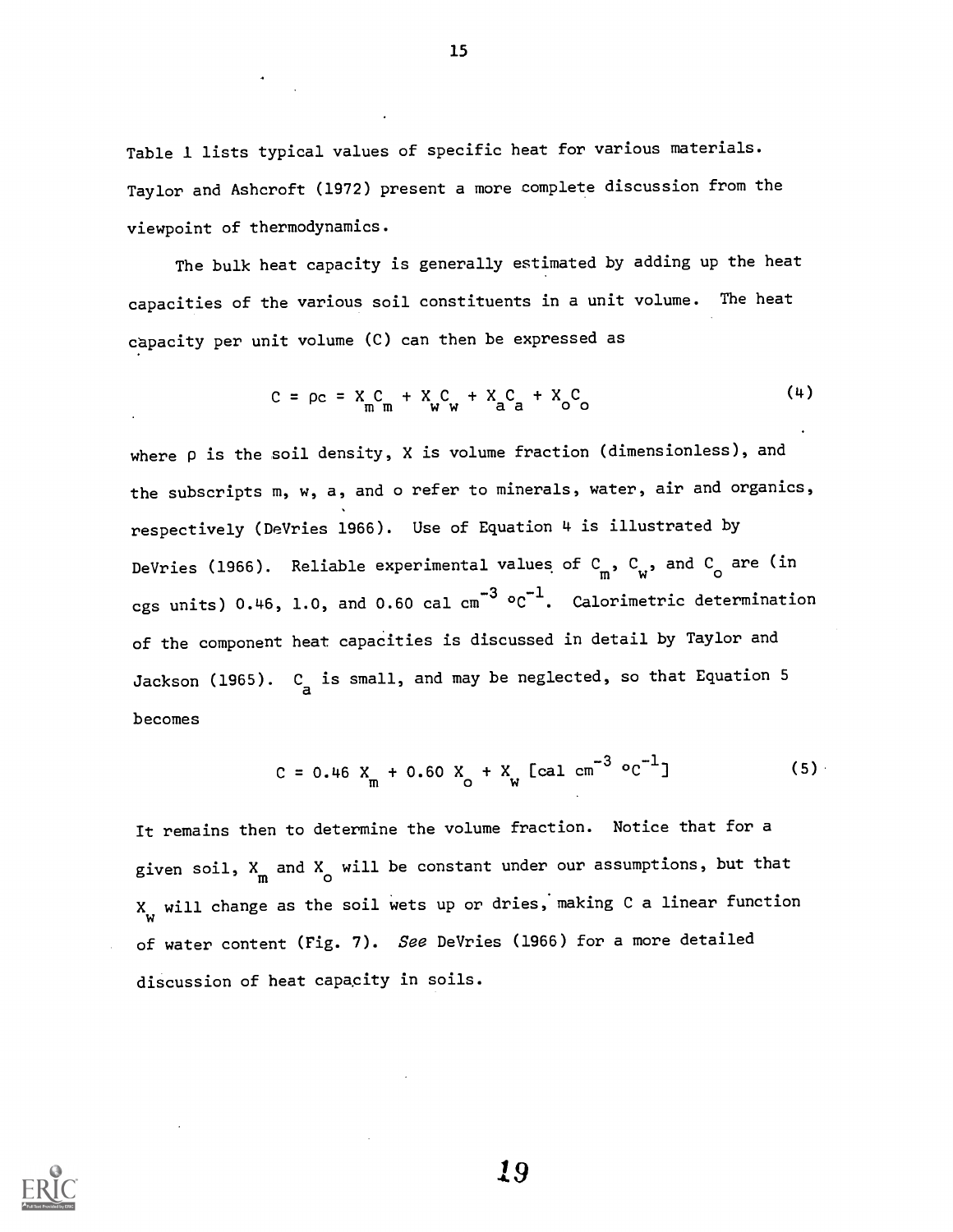|                     |                        | Density<br>$\rho$<br>tonne m<br>$(10^6 \text{ g m}^{-3})$ | Specific<br>heat<br>Ċ<br>$\circ \mathbb{C}^{g^{-1}}$ | Thermal<br>conductivity<br>$\mathbf k$<br>$W \overline{m}^{-1}$<br>$\circ c^{-1}$ | Thermal<br>diffusivity<br>к<br>$10^{-6}$<br>$m^2$ |
|---------------------|------------------------|-----------------------------------------------------------|------------------------------------------------------|-----------------------------------------------------------------------------------|---------------------------------------------------|
| (a) Soil components |                        |                                                           |                                                      |                                                                                   | $\bullet$                                         |
| Quartz              |                        | $2 - 66$                                                  | $0 * 80$                                             | $8 - 80$                                                                          | $4 - 18$                                          |
| Clay minerals       |                        | $2 - 65$                                                  | $0 - 90$                                             | $2 - 92$                                                                          | 1.22                                              |
| Organic matter      |                        | $1 - 30$                                                  | 1.92                                                 | $0 - 25$                                                                          | 1.00                                              |
| Water               |                        | $1 - 00$                                                  | $4 - 18$                                             | $0 - 57$                                                                          | $0 - 14$                                          |
| Air (20°C)          |                        | $1.20 \times 10^{-3}$                                     | 1.01                                                 | 0.025                                                                             | $20 \cdot 50$                                     |
| (b) Soils           |                        |                                                           |                                                      |                                                                                   |                                                   |
|                     | Water<br>content<br>xδ |                                                           |                                                      |                                                                                   |                                                   |
| Sandy soil          | 0.0                    | $1 - 60$                                                  | $0 - 80$                                             | $0 - 30$                                                                          | 0.24                                              |
| (40% pore space)    | 0.2                    | $1 - 80$                                                  | $1 - 18$                                             | $1 - 80$                                                                          | $0 - 85$                                          |
|                     | $0 - 4$                | $2 \cdot 00$                                              | 1.48                                                 | $2 \cdot 20$                                                                      | 0.74                                              |
| Clay soil           | 0.0                    | 1.60                                                      | $0 - 89$                                             | 0.25                                                                              | $0 - 18$                                          |
| (40% pore space)    | 0.2                    | $1 - 80$                                                  | 1.25                                                 | $1 - 18$                                                                          | $0 - 53$                                          |
|                     | $0 - 4$                | $2 - 00$                                                  | $1 - 55$                                             | $1 - 58$                                                                          | $0 - 51$                                          |
| Peat soil           | 0.0                    | $0 - 30$                                                  | 1.92                                                 | $0 - 06$                                                                          | $0 - 10$                                          |
| (80% pore space)    | $0 - 4$                | $0 \cdot 70$                                              | $3 - 30$                                             | $0 - 29$                                                                          | $0 - 13$                                          |
|                     | $0 - 8$                | $1 - 10$                                                  | $3 - 65$                                             | $0 - 50$                                                                          | $0 - 12$                                          |

 $\hat{\boldsymbol{\beta}}$ 

# Table 1. Thermal propertie8 of soils and their components (from Montieth, 1973).

 $\ddot{\phantom{a}}$ 

 $\sim$ 

 $\sim$ 

 $\sim$ 

 $\mathcal{L}$ 

 $\frac{1}{2}$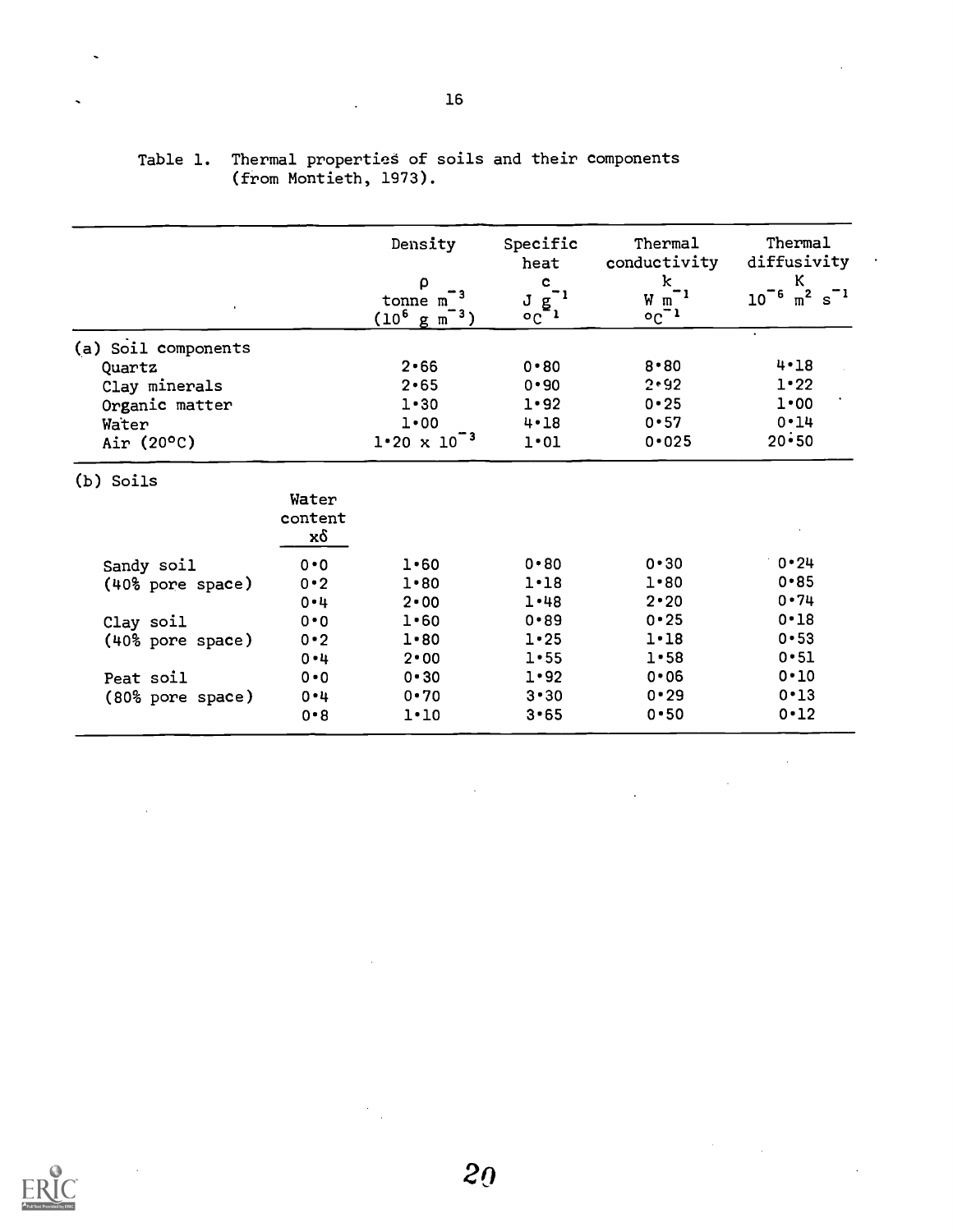We are now in a position to write an equation for the conservation of energy, which by assumption 3 we limited to heat energy only.\* Assuming no work is done, the general form of this equation can be stated in words as

#### net flux of heat  $\qquad \_$  rate of change of heat content per unit volume and time states that per unit volume

Assumption 3 in section 3 ruled out sources or sinks and conversion of heat energy into other forms. Consequently, if more heat is entering the volume of soil under consideration than is leaving, then the heat content (or more precisely internal energy), and thus the temperature, of the soil volume must be increasing as a function of time and vice versa.

Consider first a horizontal soil slab of thickness Az and unit horizontal dimensions (Fig. 4). Recalling that in general G is a function of both depth and time, we let  $G(z,t)$  and  $G(z+\Delta z,t)$  be the heat flux density at the top and bottom of the slab, respectively, at the same instant of time t. The difference  $G(z,t) - G(z+\Delta z,t)$  then represents the net heat storage in a slab of volume Az per unit of time and cross section. Using the definition of a partial derivative (see, e.g., Hildebrand 1962), and holding t constant, we may write this difference as the limiting expression

$$
\lim_{\Delta z \to 0} \left[ \frac{Gz, t - G(z + \Delta z, t)}{\Delta z} \right] \Delta z = - \frac{\partial G}{\partial z} \Delta z.
$$
 (6)



17

<sup>\*</sup>Note that this is a special case of the first law of thermodynamics. See Stevenson (1977a) for further details.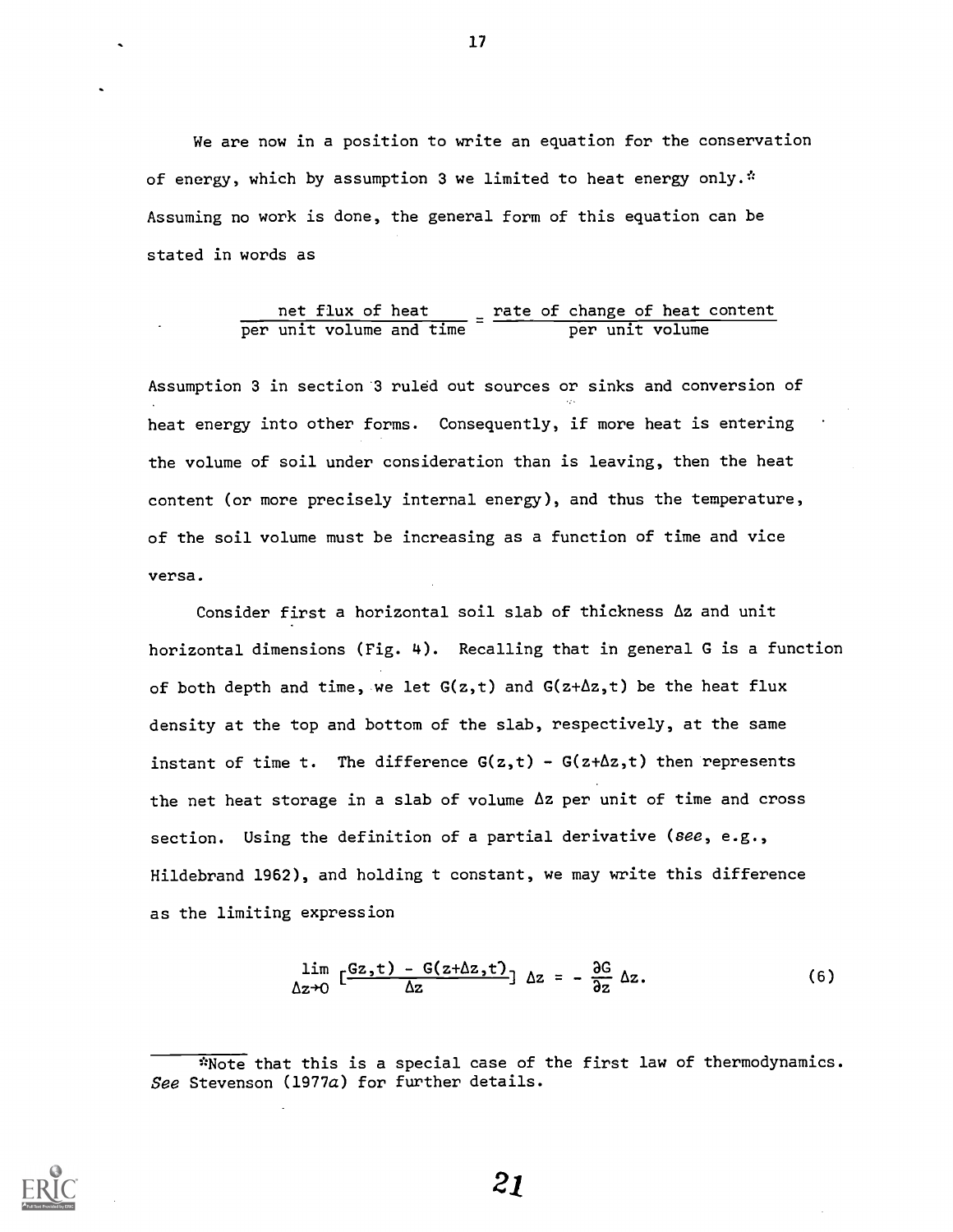This amount of heat storage in the slab will cause a temperature change per unit of time  $\frac{\partial T}{\partial t}$ . Assuming that the volumetric heat capacity (C) is not a function of time, C  $\frac{\partial T}{\partial t}$   $\Delta z$  represents the heat storage in a volume Az. This heat storage must be equal to that found in Equation 6 by consideration of differences in heat flux density. We may then write

18

$$
C \frac{\partial T}{\partial t} \Delta z = - \frac{\partial G}{\partial z} \Delta z.
$$

Canceling out the common terms, we are left with an expression for the  $\cdot$ conservation of energy,

$$
C\frac{\partial T}{\partial t} = -\frac{\partial G}{\partial z} \tag{7}
$$

This is also referred to as the continuity equation for heat transfer.

Notice the inclusion of a minus sign. The reason for this is illustrated by Fig. 4. If we consider the case when the soil volume is heating up, then C ( $\partial T/\partial t$ ) > 0. Now, for this to be the case, more heat must be entering the block  $(G(z))$  than is leaving  $(G(z+\Delta z))$ , hence  $G(z,t)$  -  $G(z+\Delta z,t) > 0$ , so  $\partial G/\partial z > 0$ , by the definition of a partial derivative. Therefore, for Equation 7 to balance, the minus sign must be included. A similar argument holds when the soil is cooling.

#### Heat Conduction (Diffusion) Equation

Differentiation of the law of conduction (Equation 3) with respect to z and combining the result with the continuity equation (Equation 7) gives

$$
\frac{\partial G}{\partial z} = \frac{\partial}{\partial z} (k \frac{\partial T}{\partial z}) = C \frac{\partial T}{\partial t} .
$$

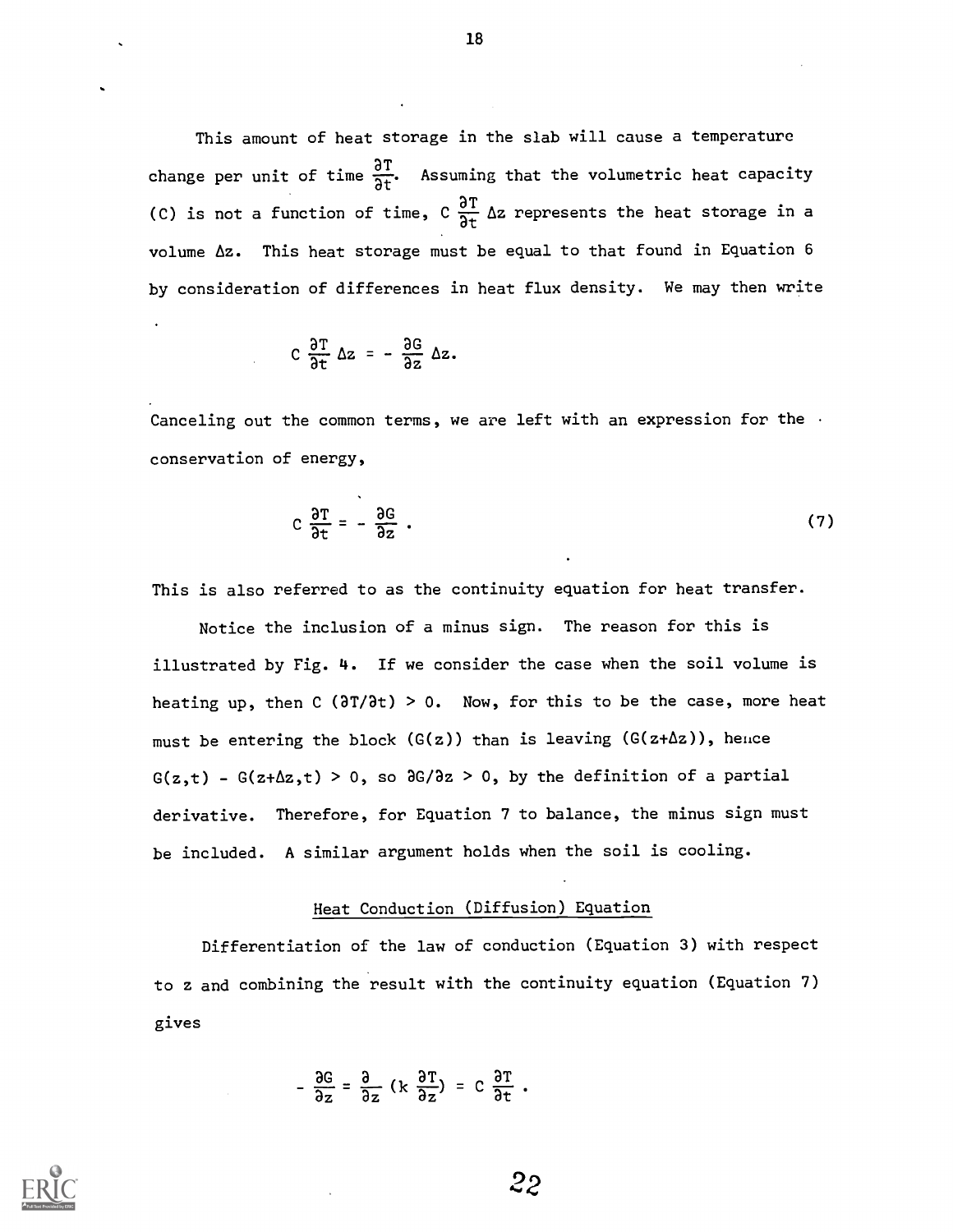Again, invoking soil homogeneity with depth, we may write

$$
\frac{\partial T}{\partial t} = K \frac{\partial^2 T}{\partial z^2}
$$
 (8)

where K =  $k/C$  =  $k/pc$  is called the thermal diffusivity. See Table 1 for units and some representative typical values of diffusivity. Equation 8 is commonly referred to as the diffusion equation. It arises in many physical and biological phenomena where the medium of interest can be considered homogeneous. Notice that while we have reduced our governing equation for heat flow to one dependent variable (T), we retain the complexities inherent in equations containing partial derivatives. For further discussion of this type of equation, known as a partial differential equation, see e.g., Carrier and Pearson (1976).

The thermal diffusivity, K, is an important parameter here for two reasons. First, it incorporates the thermal properties of the soil, C and k, in one expression. The second is that its degree of functional dependence on t, z, or T will dictate the difficulty of the solution to Equation 8. In this latter regard, it is well to keep in mind that the simplified form of Equation 8 is due to our assumption that K is not a function of depth. To the extent that soil porosity and water content are functions of depth, application of Equation 8 is questionable. However, assumption of a constant thermal diffusivity, which we have alluded to before, will allow us to derive solutions to the problem illustrative of the general characteristics of soil heat flow.

The combination of k and C allows the one quantity K to determine the time necessary for the soil temperature to change in any situation. In Equation 8, we see that the change in temperature with time is related



19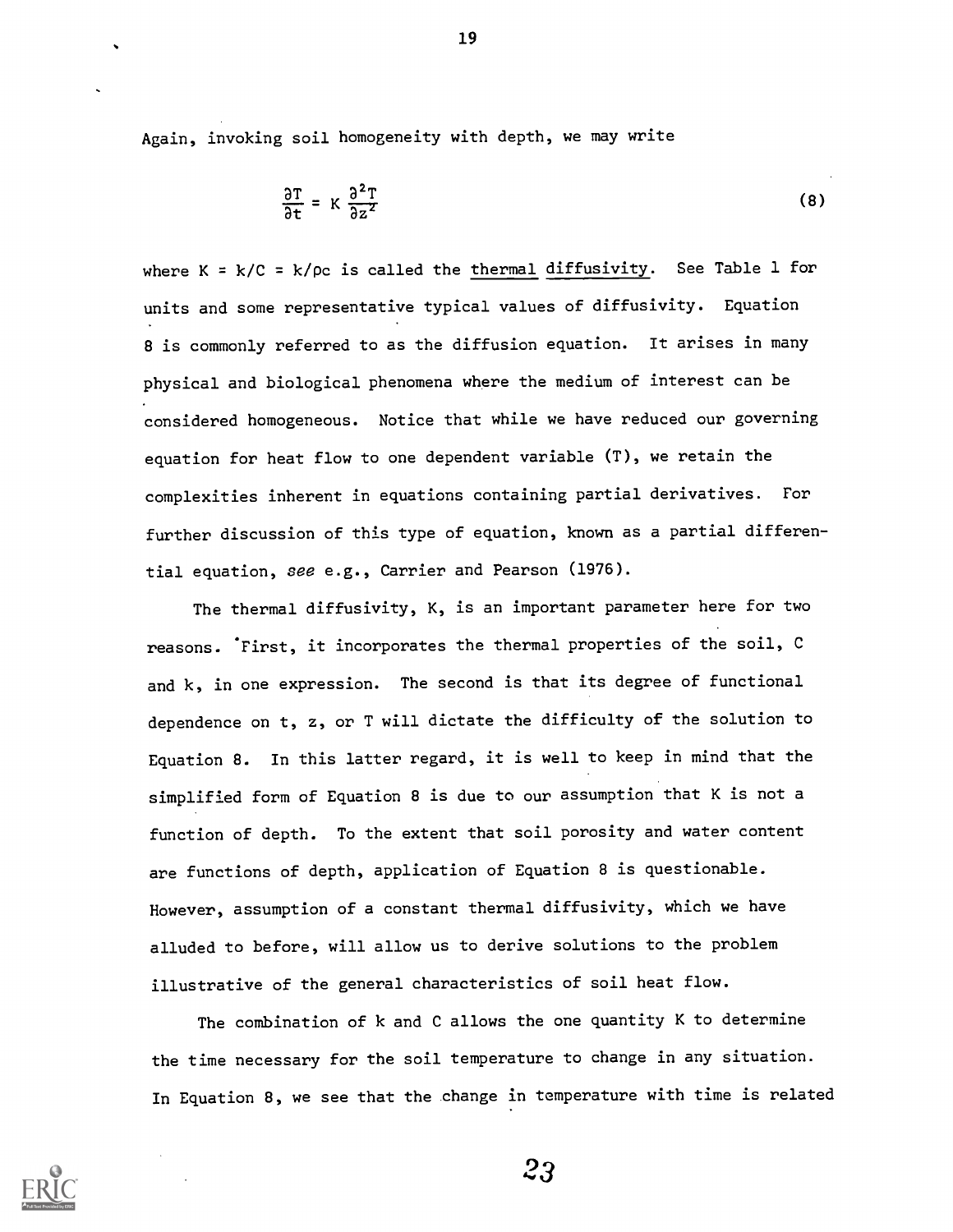to the curvature of the temperature profile  $(3^2T/3x^2)$  through the diffusivity. The smaller the value of K, for a given temperature profile, the longer it takes the soil to heat up, and vice versa. This is illustrated in Fig. 8, where an imaginary soil temperature gradient and its first and second derivatives are plotted. This figtre also nicely demonstrates how one can deduce, simply from the temperature profile, what areas of the soil will be warming or cooling. Hence we have arrived at a quantitative justification for our reasoned speculation in section 2 that both k and C are essential for an adequate description of the soil temperature distribution.

Measurement of K and k are essentially the same, since they differ only by the quantity C. In the section on Fourier's law, we alluded to the difficulties encountered using steady state methods due to liquid or vapor transport of heat by soil water. Here we will briefly discuss transient methods (see e.g., Jackson and Taylor 1965, or Taylor and Ashcroft 1972). One is based on measurement of the heating and cooling rate of an electrically heated wire element in the soil. This rate is proportional to the diffusivity. Moisture movement during the heating cycle has been shown to be small for practical purposes. Another method is based on the solution of Equation 8 and actual temperature measurements in the field. This method's accuracy is limited by the accuracy of our solution in terms of how well our assumptions fit the measurement site. More precise methods involving the direct measurement of G are discussed in Taylor and Ashcroft (1972). Dependence of K on soil water content is discussed in Rose (1966) and Sellers (1965).



24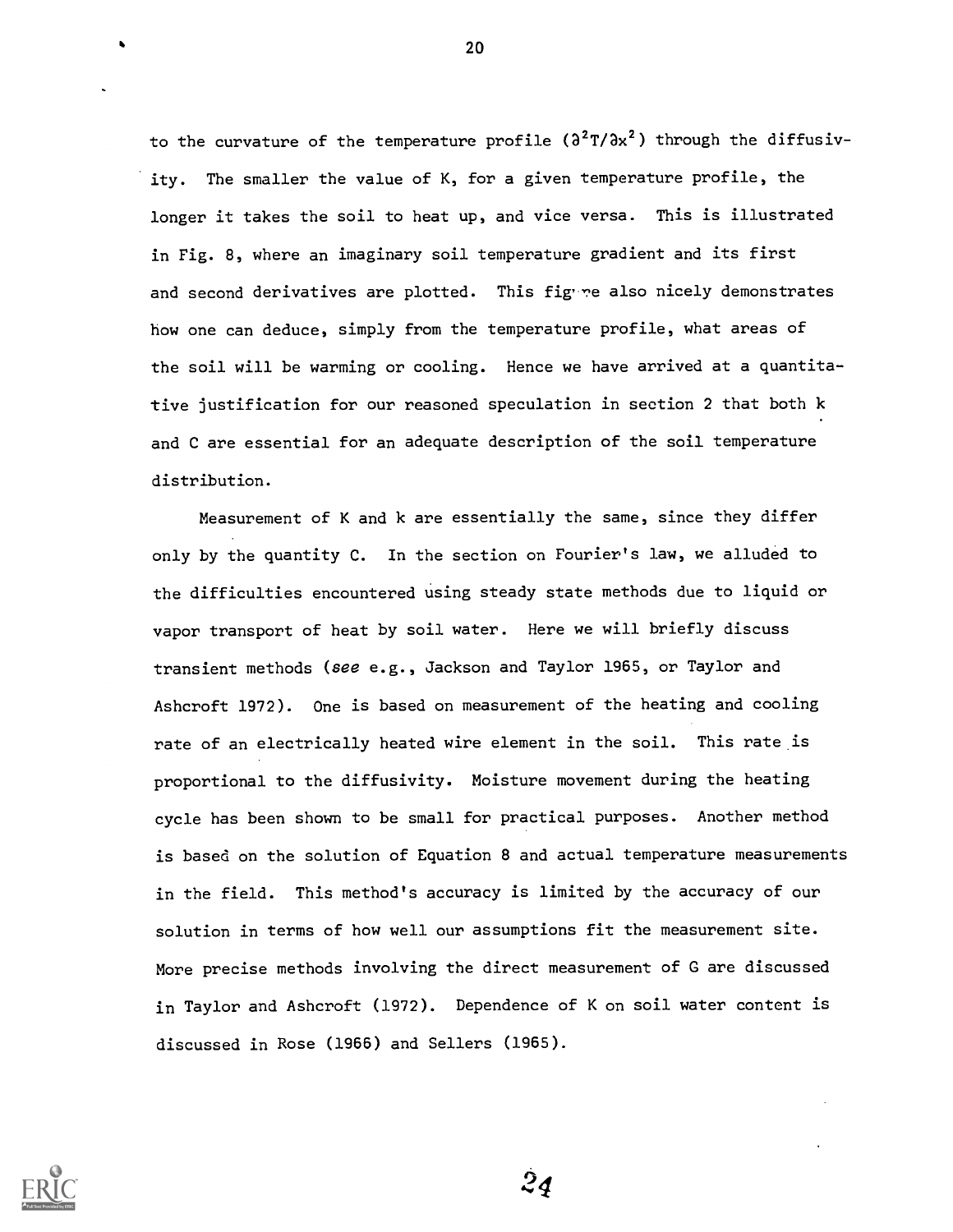

21

Fig. 8. Imaginary temperature gradient in soil (left-hand curve), and the corresponding first and second. differentials of temperature with respect to depth; i.e.,  $\frac{\partial T}{\partial z}$  and  $\frac{\partial^2 T}{\partial z^2}$ . The second differential is proportional to that rate of temperature change 8T /8t (from Monteith 1973).



Fig. 9. Record of the annual temperature wave at depths of  $1 \text{ m}$  (X) and  $2.5 \text{ m}$  (°) with fitted sine curves (from Rose 1966).



 $\overline{\phantom{0}}$ 

 $\tilde{\mathcal{M}}$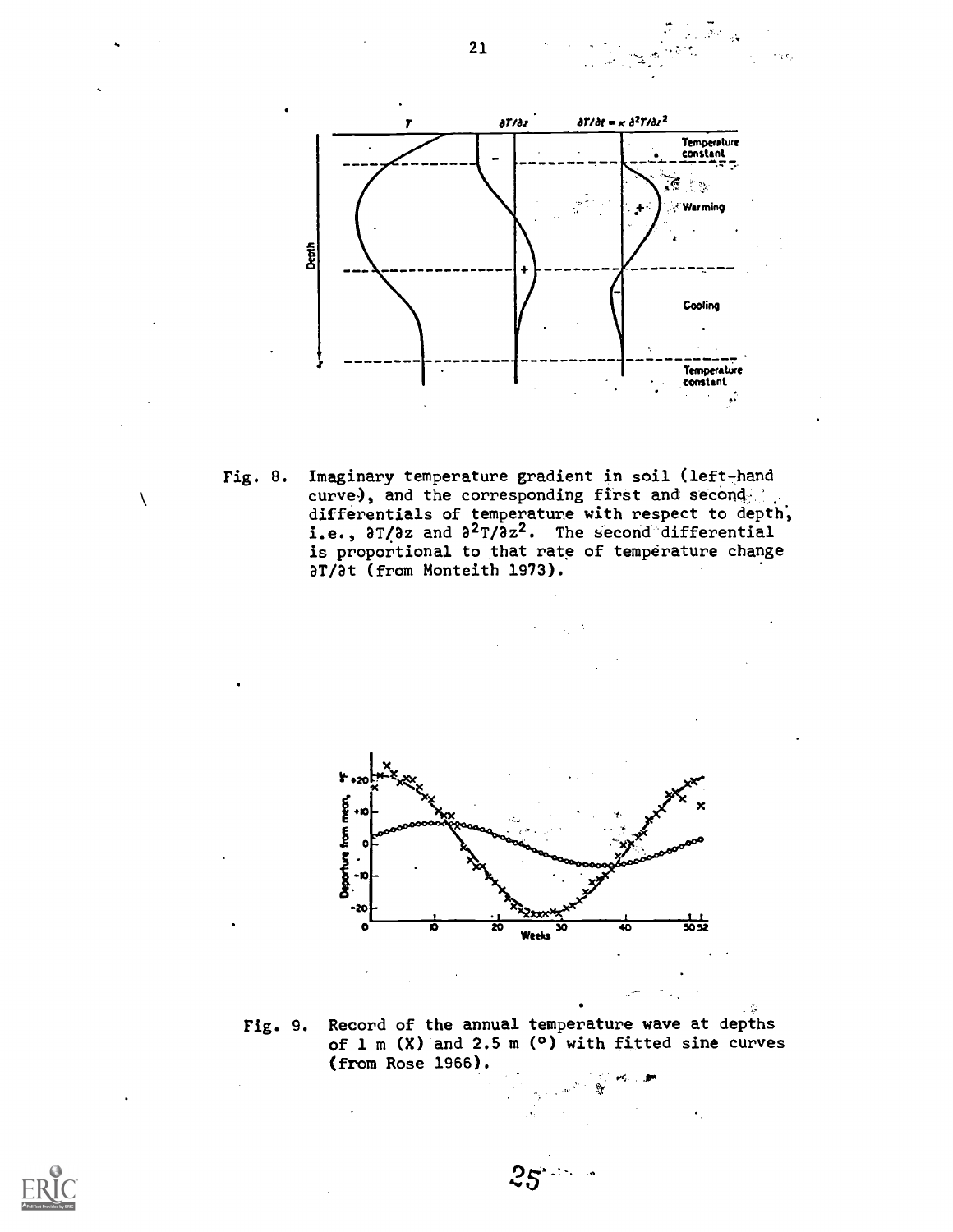# USE OF THE HEAT CONDUCTION EQUATION

Experience with actual temperature data indicates that with the assumption of a constant diffusivity, Equation 8 describes in a general way the phenomenon of soil heat flow and resultant temperature distribution. It is the goal of this section to investigate in more detail the Utility of this formalized approach through an analytical solution of Equation 8.

#### Boundary Conditions

Hatheway (1977b) discusses in general the need for well-posed boundary conditions in order to derive a unique solution for a diffusion type equation (such as our Equation 8). It turns out that it is necessary to specify T(z,t) or  $\frac{\partial T}{\partial x}$  at the soil surface (z=0), and at some depth in the soil, which we take as  $z=\infty$ . This latter choice is based on the observation that the soil temperature at substantial depths, say greater than 10 meters, is practically constant. Hence, our lower boundary condition is simply

$$
T(\infty, t) = \bar{T}, \qquad (9)
$$

where the overban signifies the average temperature, which we will assume constant with depth. For the upper boundary condition, we will make the assumption that the diurnal (Fig. 2) or annual (Fig. 9) variation of surface temperature can be approximated by a sine wave. This is a somewhat better approximation for annual than diurnal variations. We choose the time scale such that when  $t=0$  the surface temperature is  $\bar{T}$ . The upper boundary condition then becomes

26

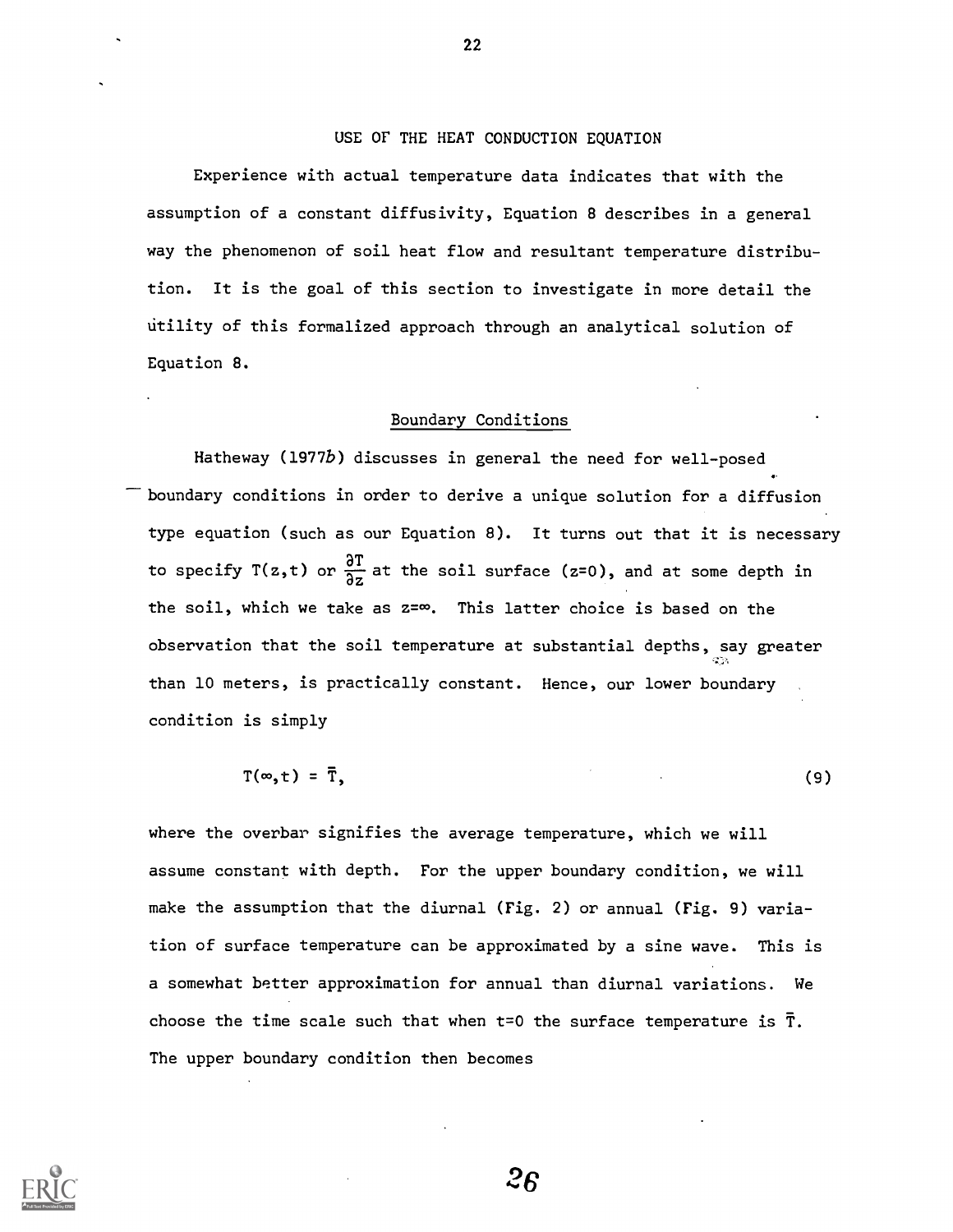$$
T(0,t) = \overline{T} + A(0) \sin \omega t \qquad (10)
$$

For the diurnal case, the period of oscillation is 24 hours, or 86,400 seconds. Of course, the w is angular frequency and can be written

$$
\omega = 2\pi/86,400 = 7.27(10)^{-5} \text{ second}^{-1}.
$$

The argument of the sine function (wt) is then expressed in radians if t is in seconds. A(0) is the amplitude of the temperature wave at the surface, so that  $T(0,t)$  over the course of a day varies between  $\bar{T}-A(0)$ . and  $\overline{T}+A(0)$ .

Problem Solution

The solution of Equation 8 which satisfies boundary conditions 9 and 10 is

$$
T(z,t) = \overline{T} + A(z) \sin[\omega t + B(z)] \qquad (11)
$$

The reader is referred to Carslaw and Jaeger (1959) for the mathematical details. Now A(z) and B(z) represent the amplitude and phase lag of the temperature wave, respectively. From our earlier discussion of Fig. 2, we expect A(z) and B(z) to be decreasing and increasing functions of depth, respectively. By substituting our solution 11 into the differential Equation 8, we find that

$$
A(z) = A(0) \exp (-z/D) \tag{12}
$$

and

$$
B(z) = -z/D \tag{13}
$$



 $27$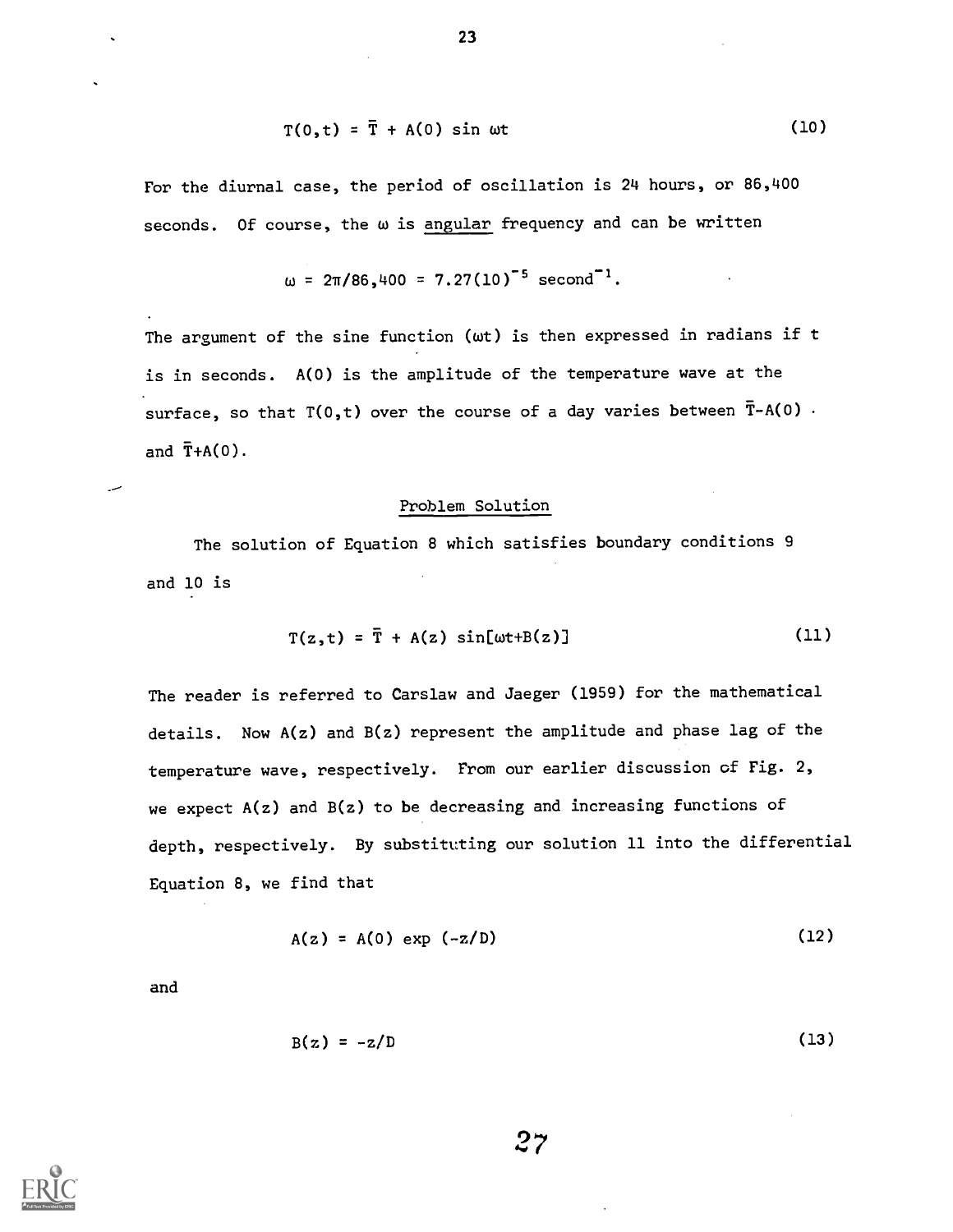where D is termed the damping depth, and is related to the thermal properties of the soil and the frequency of the temperature wave by the expression

$$
D = (2K/\omega)^{\frac{1}{2}}.
$$
 (14)

Several aspects of this solution (Equations 11 through 14) will now be discussed in detail.

#### Properties of the Harmonic Solution

Since the temperature is a function of both z and t, it is useful in looking at graphical representations to present two sets of curves. As is immediately apparent from Equation 11, a plot of T versus t for various depths produces a family of sinusoids (Fig. 10). Notice the similarities between this and some actual measurements (Figs. 2 and 9). In general, these figures exhibit similar amplitude reductions and phase lags with depth (see section 2) whose characteristics are attributable to the functions A(z) and B(z) in our solution. The amplitude exhibits exponential decay (Equation 12), a phenomenon common to many situations in chemistry, biology and economics, to name just a few. Notice that  $A(D) = e^{-1} A(0) = .37 A(0)$ , so that the amplitude of the temperature wave at z = D is 37 percent of its surface value. Similarly, at z = 4.46 D, we find a 99 percent amplitude reduction. The phase lag is embodied in the function B(z), which is a simple linear function of z. For example, when  $z = \pi D$ ,  $B(z) = -\pi$ , so the maximum (or minimum) at depth  $z = \pi D$  is exactly out of phase with the corresponding extreme of the temperature wave at the surface. For example, in the case of Fig. 10,



24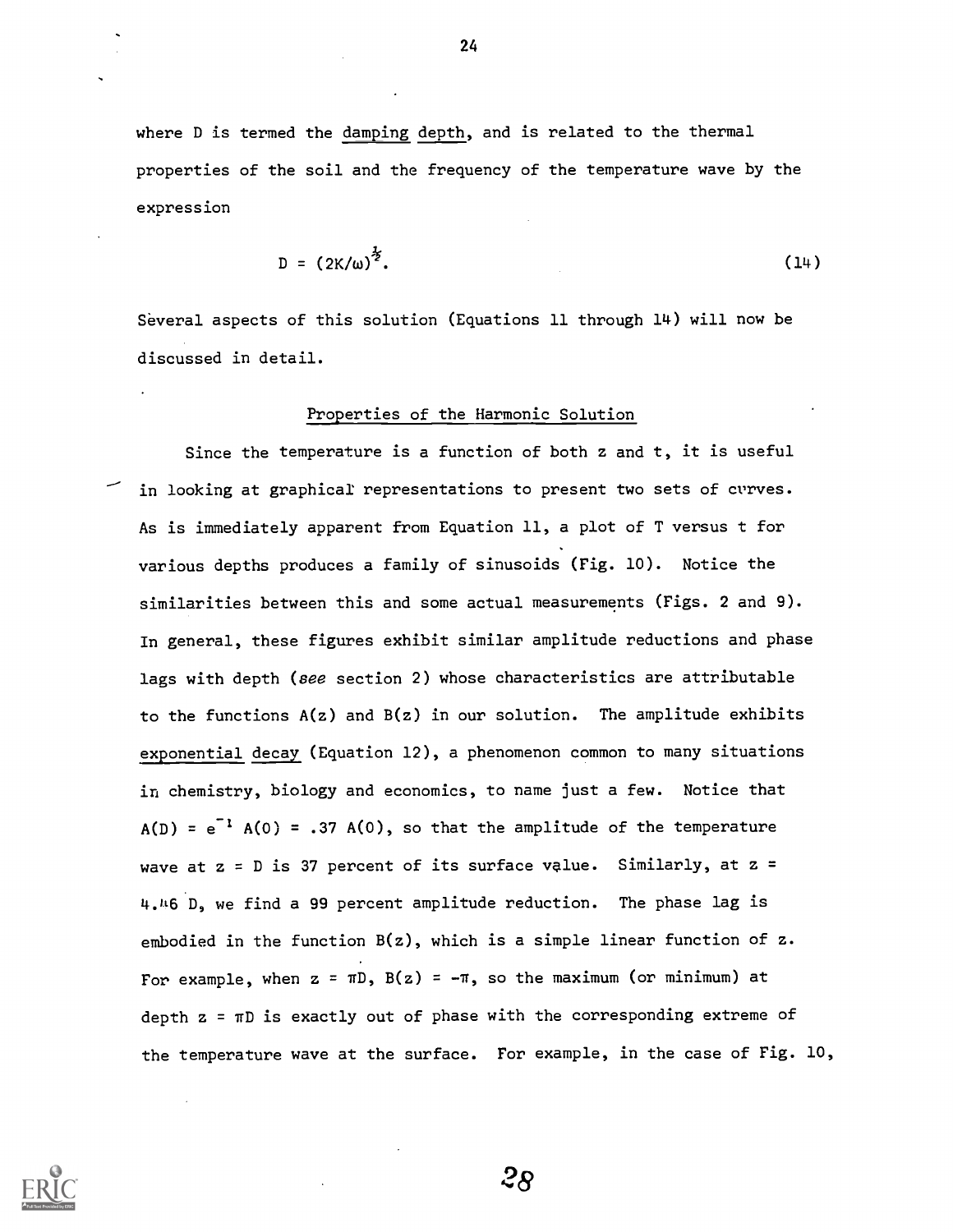

Fig. 10. Variation of temperature with depth for a sand soil. The full curve is the sensible heat flux density into the soil H<sub>SO</sub> at the soil surface (right-hand vertical scale). The dotted curves represent the temperatures at'various depths (left-hand vertical scale). A value of  $k = 0.0042$  cal cm<sup>-1</sup> sec<sup>-1</sup> °C and  $C = 0.5$  cal cm<sup>-9</sup>  $\circ c^{-1}$  has been assumed resulting in a damping depth D = 15.2 cm (from Van Wijk 1966).



25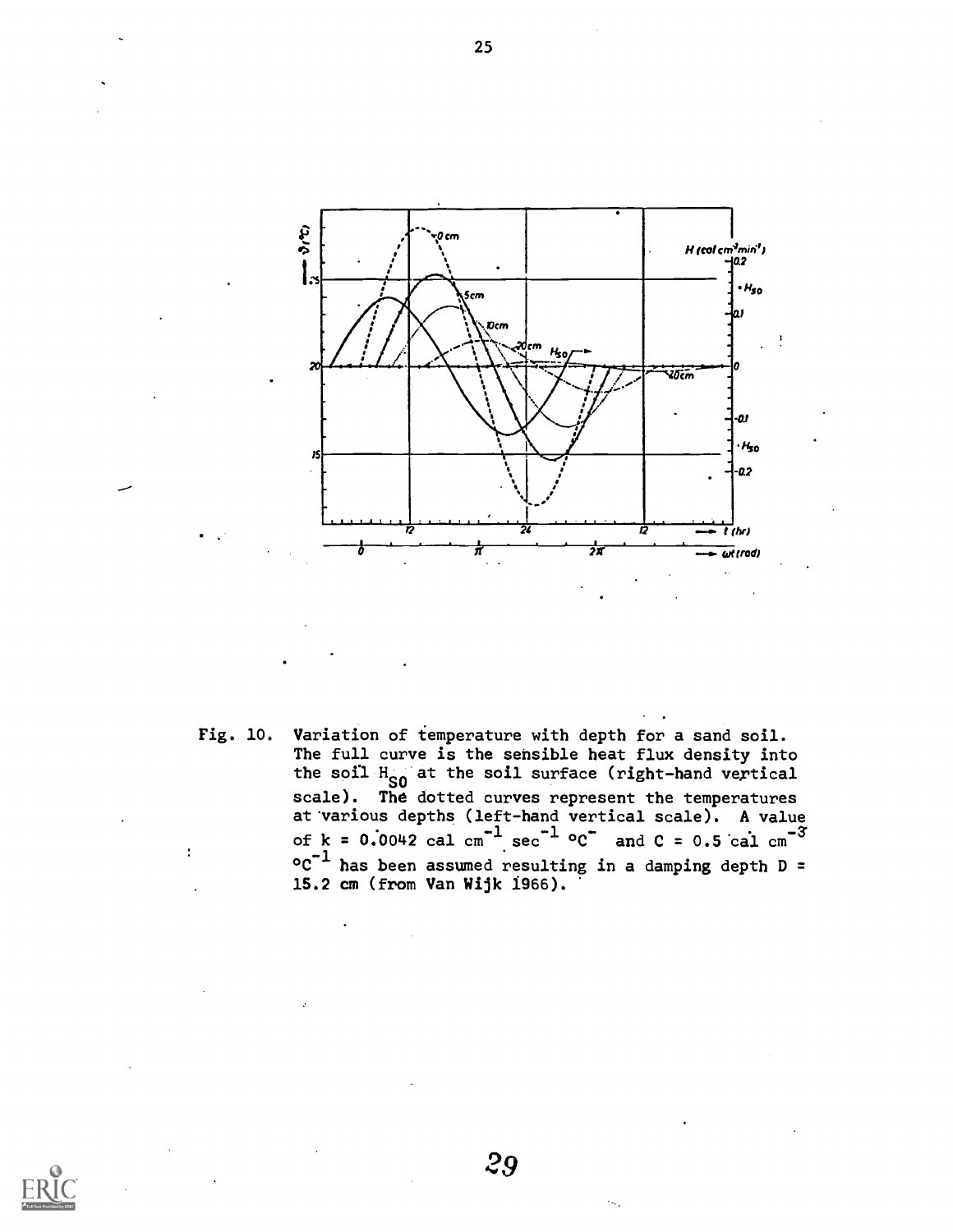$\pi$ D =  $\pi$  · 15.2 = 47.8 cm, and we find the 40 cm wave to be almost out of phase with the surface wave, as expected.

A plot of T versus z for various times of day using the same values of  $\overline{T}$ , A(0), and D as for Fig. 10 produces the family of curves in Fig. 11. As was mentioned in section 3 while discussing Fig. 8, we can deduce the direction of heat flow for this type of plot by the curvature of the temperature profile. Here again the damping of the temperature wave with depth is apparent.

#### Comparison of Theory with Experiment

In the process of formulating a closed form solution for soil heat flow which described at least the general state of affairs in the soil profile, we made several assumptions. The acid test, of course, of the quality of these assumptions is how well our simplified solution (i.e., Equations 11-14) reflects reality. Comparison of Figs. 2 or 9 with 10 and Fig. 11 with 12 indicate that general agreement is found. Minor discrepancies do occur, and it is instructive to examine these in light of our prior assumptions (section 3).

First of all, however, an examination of our upper boundary condition reveals an obvious difficulty in that it applies well only under clear sky conditions. Variable weather conditions as well as vegetation cover can lead to substantial deviations from a sinusoidal surface temperature variation (Fig. 13). The more general case of a periodic surface temperature variation that is not a simple time function can be handled by a technique called Fourier analysis. In addition, it is possible to deal



26

 $3o$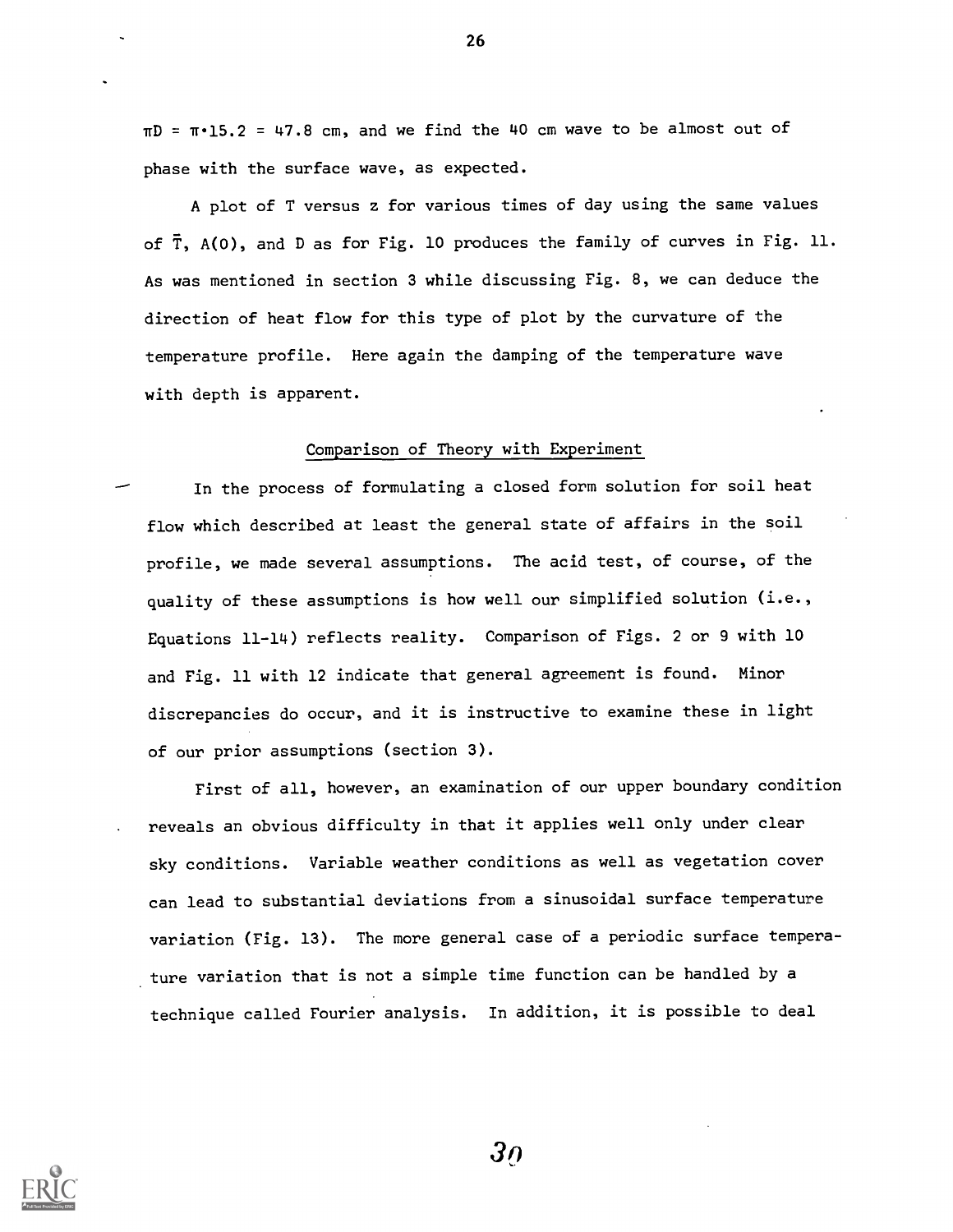

Pig. 11. Plot of soil temperature versus depth for various times of day, derived from Equations 11 through 13. Assumed values for the various constants were  $D = 12.2$  cm,  $T = 20^{\circ}C$ , and  $A(0) = 8^{\circ}C$ .



31

 $\mathbf{r}$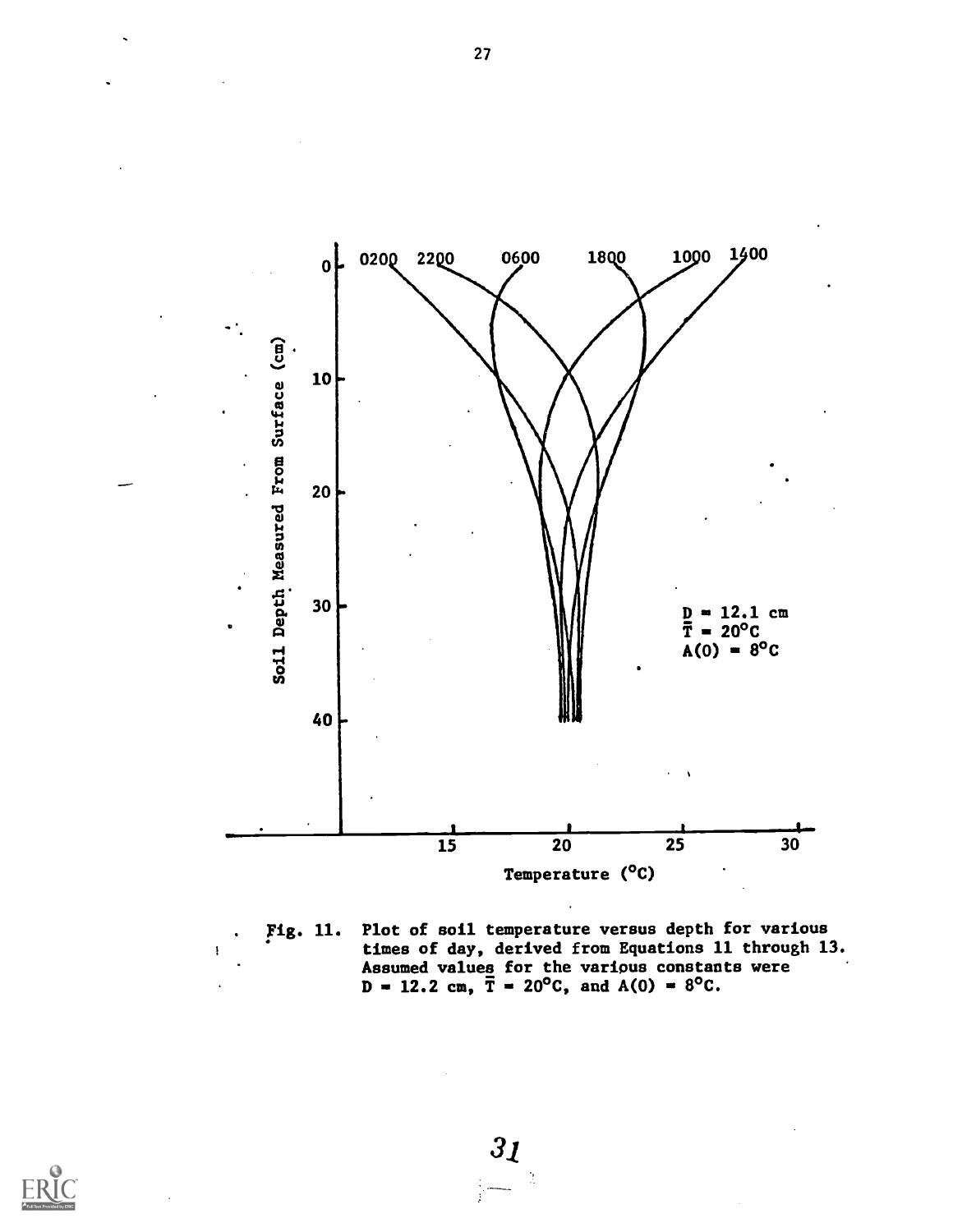

28

Fig. 12. Diurnal change of soil temperature measured below a bare soil surface and below potatoes (from Monteith 1973).



Fig. 13. Soil temperature variations at 10 cm depth in a clay soil under a short grass cover at Wageningen, the Netherlands. The upper curve shows large deviations from a periodic function owing to variable weather conditions, while the lower curve corresponding to a dwquence of bright days has a periodic character. The average daily temperatures are indicated by the dotted lines which have been. drawn such that they divide the surfaces bounded by the tempera-' ture curves for each day equally (from Van Wyjk 1966).

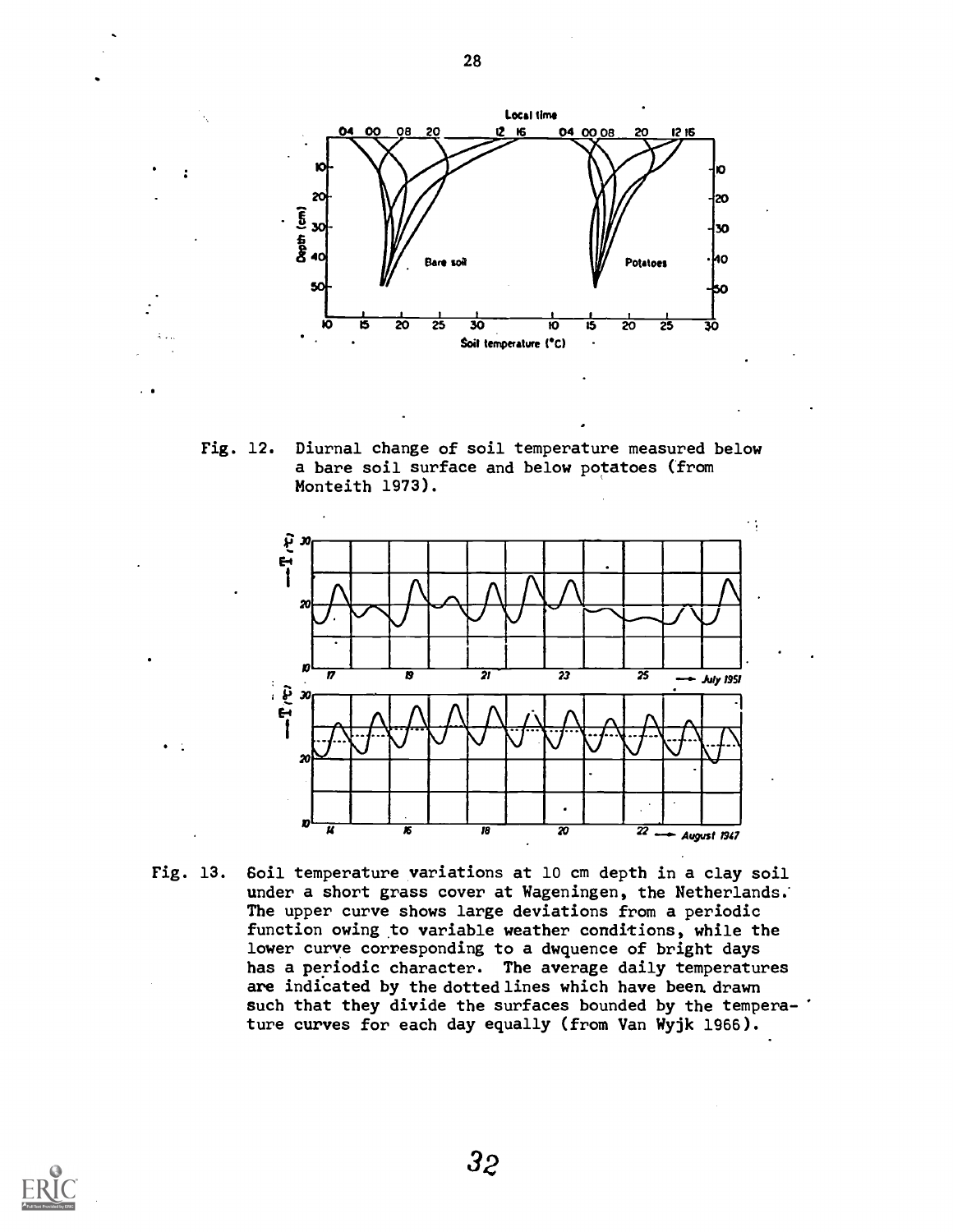with small systematic nonperiodic variations superimposed upon a larger periodic variation. Treatment of these refinements is available in Van Wijk and DeVries (1966).

Variation of thermal properties (characterized by diffusivity) with position, temperature and time are generally secondary to the above effects concerning the upper boundary condition. Temperature effects are slight and usually ignored. Variation with depth can be dealt with by use of a multilevel model (Van Wijk and Derksen 1966), while time variation can be treated by considering diffusivity as a function of time when solving Equation 8 (Van Wijk and DeVries 1966). Both these latter effects are caused in most part by the changes in moisture content of the soil, which is generally a function of both depth and time (Fig. 14). DeVries (1975) discusses the problem of combined heat and moisture transfer. We have discussed these effects in relation to conductivity (Fig. 6) and diffusivity. Of course, variation of diffusivity with depth occurs also as a result of layered soils and/or differences in soil density (and thus volumetric heat capacity) caused by compaction or tillage.

### Application of Results

A major use of the quantitative solution discussed here, and of the possible refinements mentioned, is to explain and illustrate how the temperature distribution of, the soil is determined. For a bare soil under clear skies, our solution approximates reality quite well. Variable weather, vegetative cover, various soil inhomogeneities (including changing moisture content) as well as moisture movement (liquid and vapor) can further complicate attempts at solution. As indicated in the



29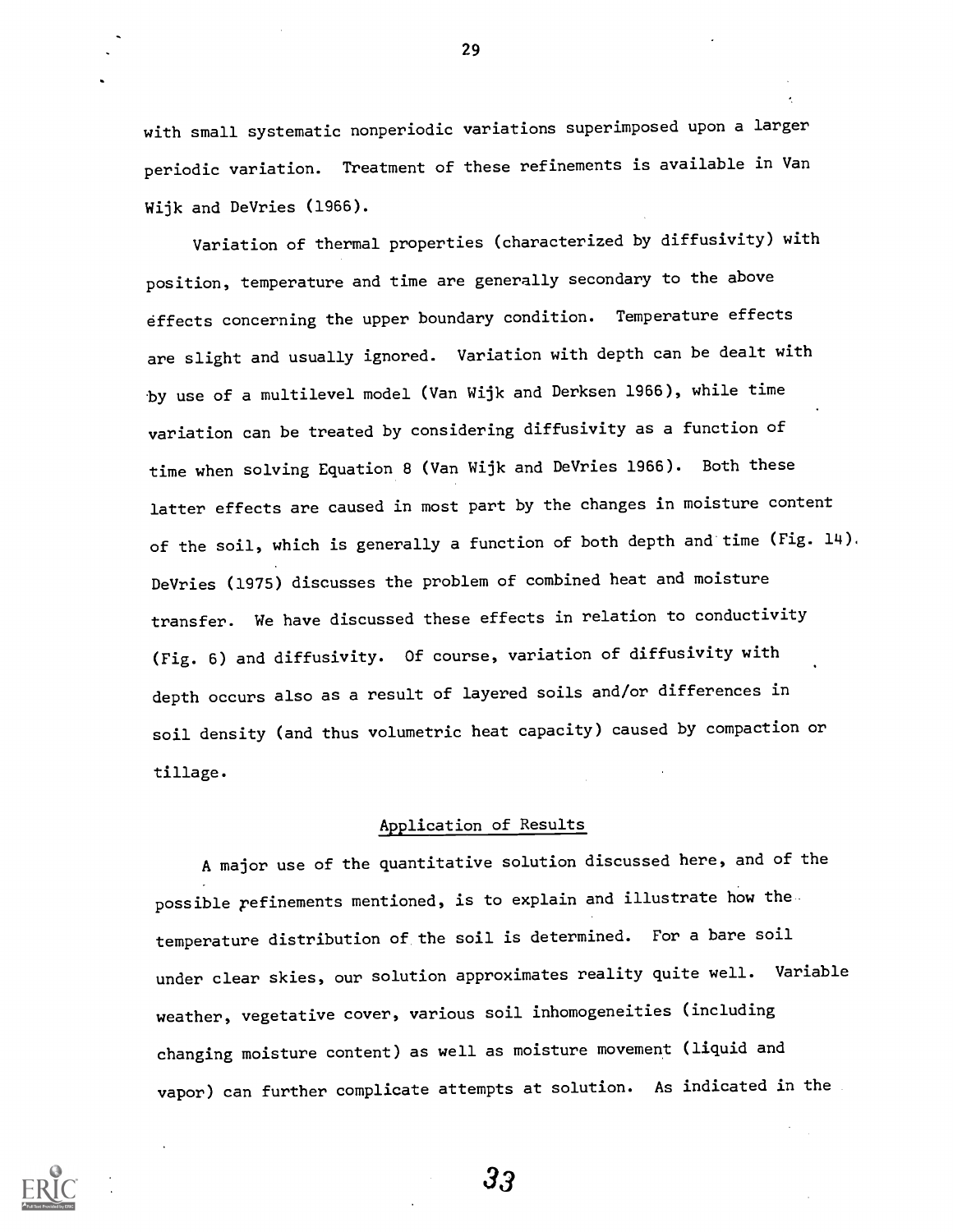

Fig. 14. Soil water profiles at various times after water was added at the soil surface (from Taylor and Ashcroft 1972).

34

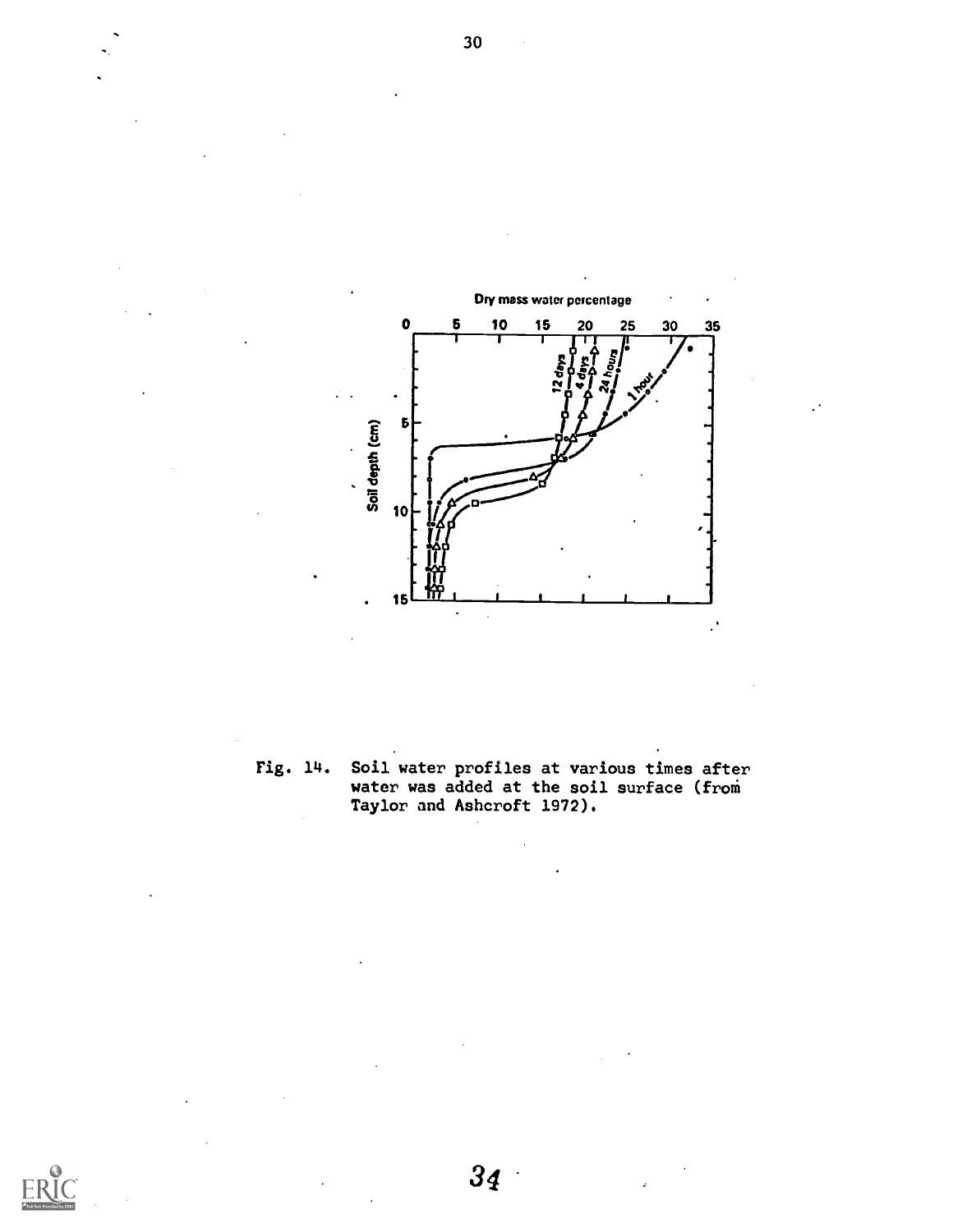previous paragraph, some types of inhomogeneity can be handled by extension of the present analysis. The upper boundary condition can be modeled using Fourier analysis. Alternatively, since the temperature of the soil surface ultimately is a result of the partitioning of solar energy into evaporation, heating of the air and heating of the soil, we may first calculate G(0), and from this obtain T(0). However, this requires modeling of the energy balance (see e.g., Hatheway 1977a, Stevenson 1977a,  $b$ ,  $c$ ). In practice, it may be easier to measure soil temperature and heat flux directly rather than deal with the further complexities of the energy balance and surface layer of the atmosphere.

In some cases, however, conditions may be close enough to ideal so that the simple model described here can give quite useful results. For example, Mitchell et al. (1975) present the results of a microclimatic model for dry desert-like areas with sparse vegetation. A finite difference scheme is used to solve the soil heat conduction equation. In an attempt to simplify the model, constant diffusivity and soil water content was assumed, and changes of state (i.e., evaporation) were ignored. Standard Weather Bureau data input were solar radiation and average monthly air temperature. The former parameter sets the upper boundary condition while the\_latter approximates the soil temperature at 0.6 m. (From our discussion of damping depth, it should be clear that there is little diurnal temperature change in the soil at 0.6 m depth.) Comparison of model prediction with actual measurements indicate that soil temperatures determined by both methods agreed within + 2°C for daily variations of from 15°C to 35°C. Apparently, then, even simplified models of soil thermal behavior as discussed in this module would seem



31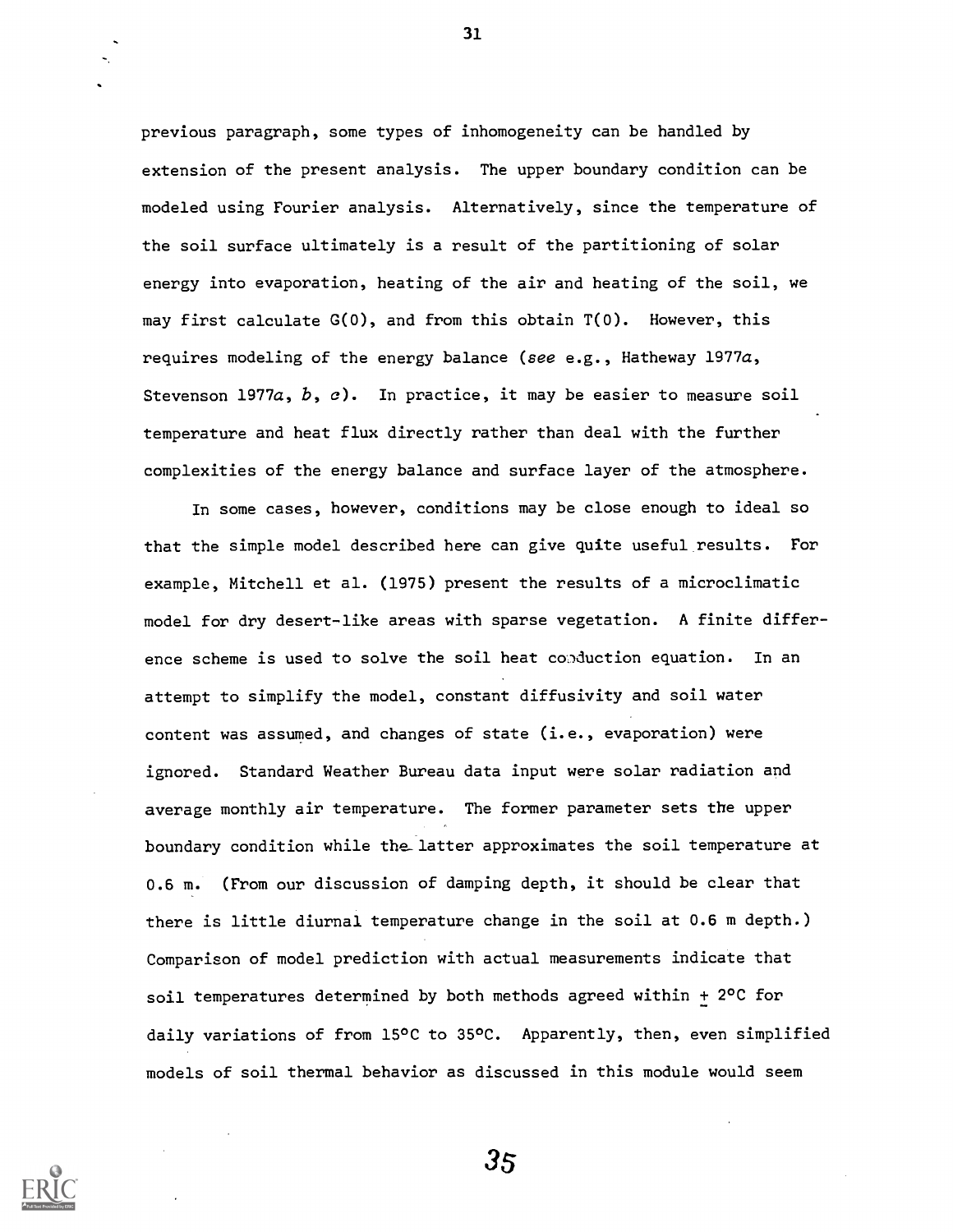to have practical application in environmental modeling. Certainly simple models must serve as the basis of more comprehensive schemes leading to more complete understanding of the affected biological processes.

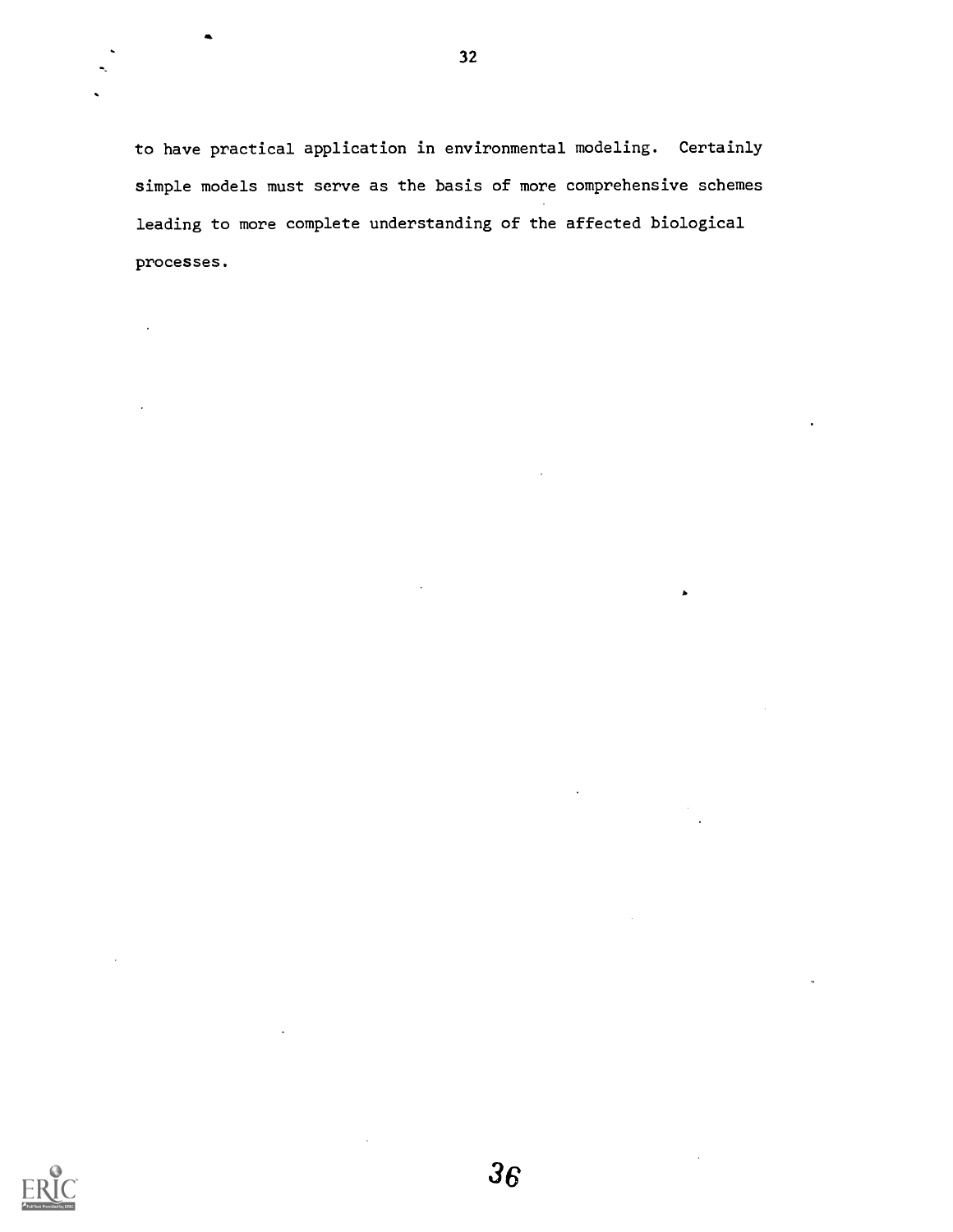#### LITERATURE CITED

- Carrier, G.F., and C.E. Pearson. 1976. Partial differential equations. Academic Press, New York. 320 pp.
- Carslaw, H.S., and J.C. Jaeger. 1959. Conduction of heat in solids. Clarendon Press, Oxford. 510 pp.
- DeVries, D.A. 1966. Thermal properties of soils. Pages 236-276  $in$ W.R. Van Wijk, ed. Physics of plant environment, second edition. North-Holland, Amsterdam.
- DeVries, D.A. 1975. Heat transfer in soils. Pages 5-28 in D.A. DeVries and N.H. Afgan, eds. Heat and mass transfer in the biosphere: I. Transfer processes in the plant environment. John Wiley, New York.
- French, A.R. 1976. Selection of high temperatures for hibernation by the pocket mouse, Perognathus longimembris: Ecological advantages and energetic consequences. Ecol. 57:185-191.
- Hatheway, W.H. 1977a. Heat balance of a sheep in the sun. Instructional module: Physical processes in terrestrial and aquatic ecosystems. Center Quant. Sci., Univ. Washington, Seattle.
- Hatheway, W.H. 1977b. Water transport in trees. Instructional module: Physical processes in terrestrial and aquatic ecosystems. Center Quant. Sci., Univ. Washington, Seattle.
- Hildebrand, F.B. 1962. Advanced calculus for applications. Prentice-Hall, Englewood Cliffs. 646 pp.
- Jackson, R.D., and S.A. Taylor. 1965. Heat transfer. Pages 349-360 in C.A. Black, ed. Methods of soil analysis. American Soc. Agron. Monogr. 9.
- Kramer, P.J. 1969. Plant and soil-water relationships. McGraw-Hill, New York. 482 pp.
- Mitchell, J., W. Beckman, R. Bailey, and W. Porter. 1975. Microclimatic modeling of the desert. Pages 275-286 in D.A. DeVries and N.H. Afgan, eds. Heat and mass transfer in the biosphere: I. Transfer processes in the plant environment. John Wiley, New York.
- Monteith, J.L. 1973. Principles of environmental physics. American Elsevier, New York. 241 pp.
- Richards, S.J., R.M. Hagan, and T.M. McCalla. 1952. Soil temperature and plant growth. Pages 303-480 in B.T. Shaw, ed. Soil physical conditions and plant growth. Academic Press, New York.

Rose, C.W. 1966. Agricultural physics. Pergamon, Oxford. 230 pp.



33

 $37\,$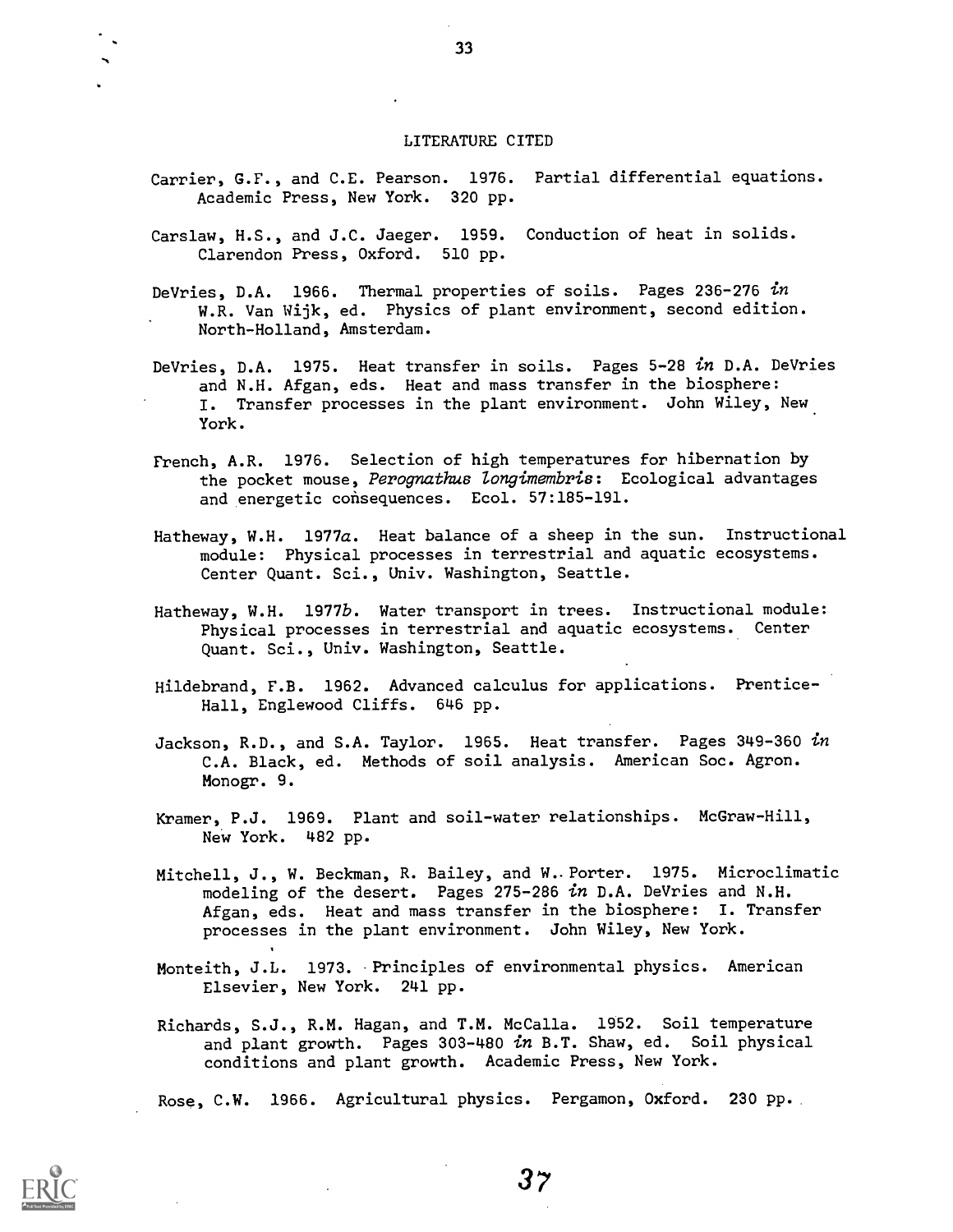Sellers, W.D. 1965. Physical climatology. Univ. Chicago Press, Chicago. 272 pp.

- Stevenson, R.D. 1977a. The first law of thermodynamics for ecosystems. Instructional module: Physical processes in terrestrial and aquatic ecosystems. Center Quant. Sci. Univ. Washington, Seattle. 28 pp.
- Stevenson, R.D. 1977b. Applications of the first law to ecological systems. Instructional module: Physical processes in terrestrial and aquatic ecosystems. Center Quant. Sci., Univ. Washington, Seattle. 32 pp.
- Stevenson, R.D. 1977c. Heat transfer processes for the thermal energy balance of organisms. Instructional module: Physical processes in terrestrial and aquatic ecosystems. Center Quant. Sci., Univ. Washington, Seattle. 40 pp.
- Taylor, S.A., and R.D. Jackson. 1965. Heat capacity and specific heat. Pages 345-348 in C.A. Black, ed. Methods of soil analysis. American Soc. Agron. Monogr. 9.
- Taylor, S.A., and G.L. Ashcroft. 1972. Physical edaphology. W.H. Freeman, San Francisco. 553 pp.
- Van Wijk, W.R., and W.J. Derksen. 1966. Sinusoidal temperature variation in a layered soil. Pages 171-209 in W.R. Van Wijk, ed. Physics of plant environment, second edition. North-Holland, Amsterdam.
- Van Wijk, W.R., and D.A. DeVries. 1966. Periodic temperature variation in a homogeneous soil. Pages 102-143 in W.R. Van Wijk, ed. Physics of plant environment, second edition. North-Holland, Amsterdam.

38

state of the state of the state of the state of the state of the state

.<br>ده اختصاصاته بالاحتراط الأميرين المرتب التي التي التي المتواصلة بالمرتبة التي المتواصل المناطق التي التي التي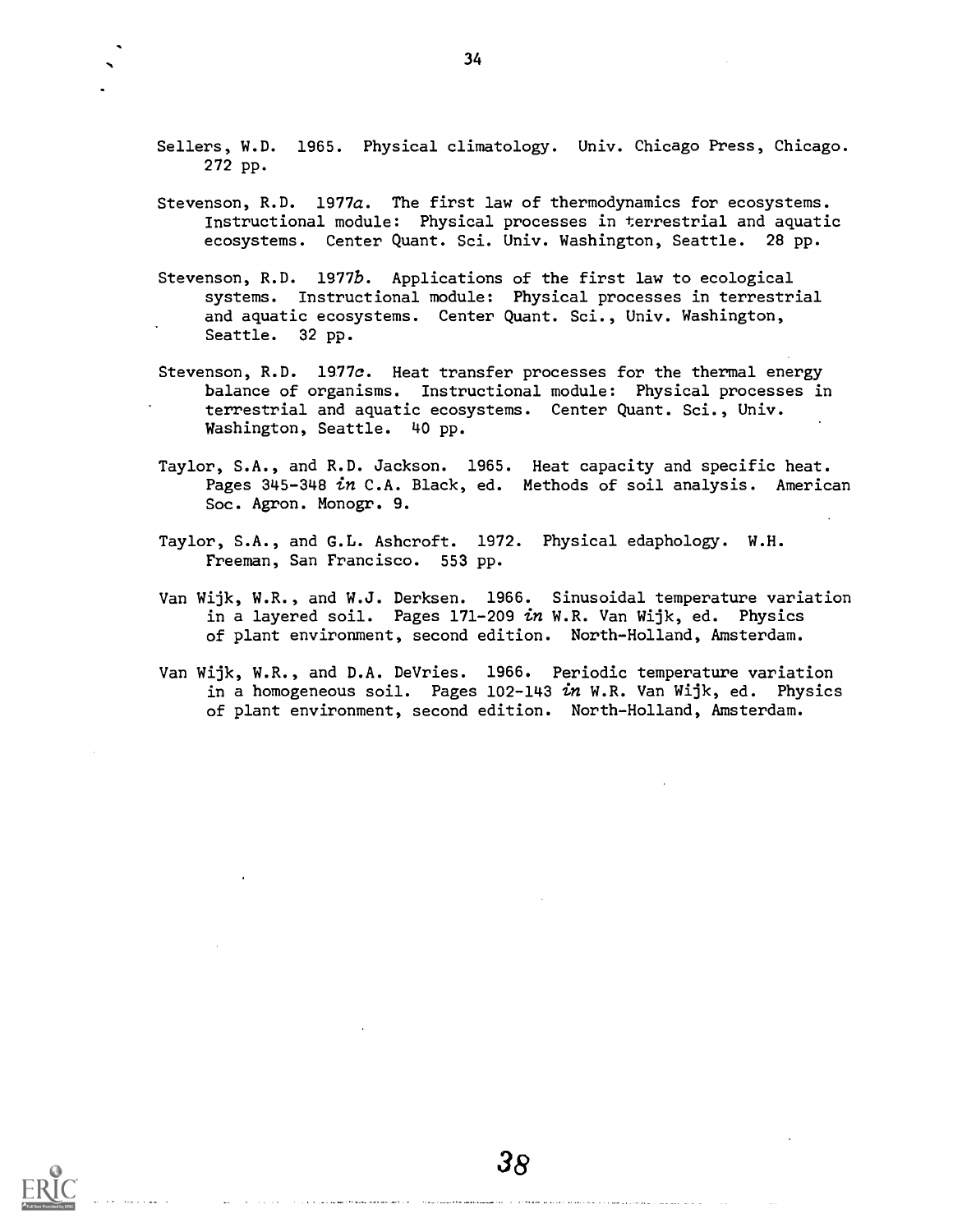#### PROBLEMS

- 1. Verify that:
	- (a) Equation 11 is a solution to Equation 8.
	- (b) Boundary conditions 9 and 10 satisfy Equation 8.
- 2. Devise an expression for surface heat flux density (G(0)) from فضراء Equation 11.
	- (a) What is the maximum heat flux at the surface? Hint: The trignometric identity sin  $(x+y) = \sin x \cos y + \cos x \sin y$  $\cdot$  11  $\cdot$  11  $\cdot$  11  $\cdot$  11  $\cdot$  11  $\cdot$  11  $\cdot$  11  $\cdot$  11  $\cdot$  11  $\cdot$  11  $\cdot$  11  $\cdot$  11  $\cdot$  11  $\cdot$  11  $\cdot$  11  $\cdot$  11  $\cdot$  11  $\cdot$  11  $\cdot$  11  $\cdot$  11  $\cdot$  11  $\cdot$  11  $\cdot$  11  $\cdot$  11  $\cdot$  11  $\cdot$  11  $\cdot$  11  $\cdot$  may be useful.
	- (b) When does the heat flux reach its maximum in relation to the maximum in the diurnal temperature wave at the surface? The annual temperature wave?
	- (c) Show that the quality D/ $\sqrt{2}$  can be regarded as an "effective  $\mathcal{L}^{\bullet}$  , where  $\mathcal{L}^{\bullet}$  , we have depth" for heat flow. Hint: Compare Equation 2 with result from part 2(a).  $\sim$   $\beta$
	- (d) Show that the amount of heat flowing into the soil during onehalf cycle is  $\sqrt{2}$ CDA(0). This is the amount of heat required to raise a layer of soil  $D/\sqrt{2}$  m thick A(0)°C.
- 3. Refer to Figure 2.
	- (a) Derive an expression for the damping depth D. What is the .value of D for ,.ne diurnal temperature wave? What is the functional relation between the diurnal and the annual damping depth? What is the value of the annual damping depth?
	- (b) Estimate A(0).
	- (c) Calculate diffusivity (K). Was the soil wet or dry (see Table 1, or Figure 15 in problem 4)?

39

r.

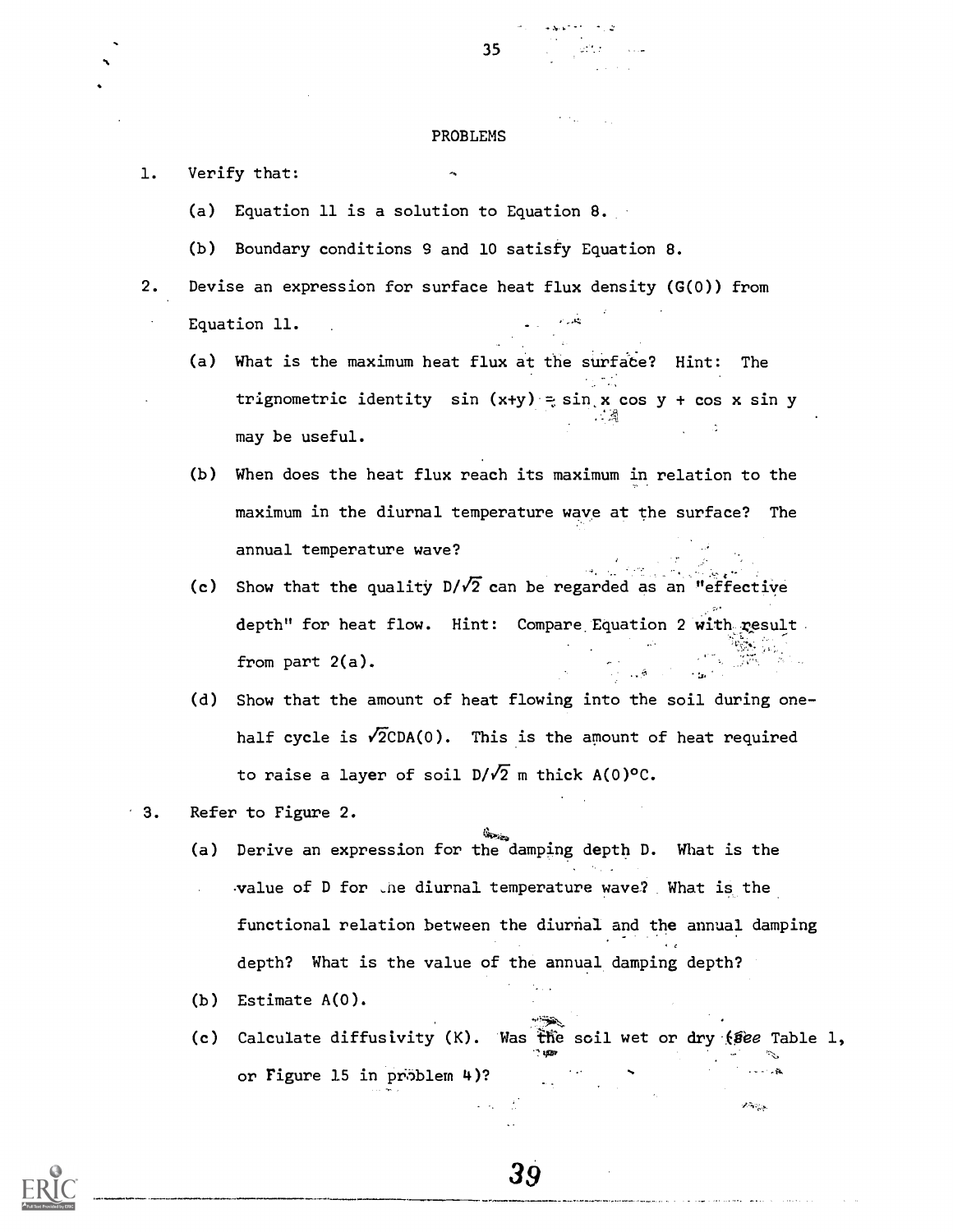4. Based on the following figure, comment on possible explanations for the shape of the curves. Hint: Compare Figures 6 and 7.



- 45 ₹.

 $\ddot{\cdot}$ 



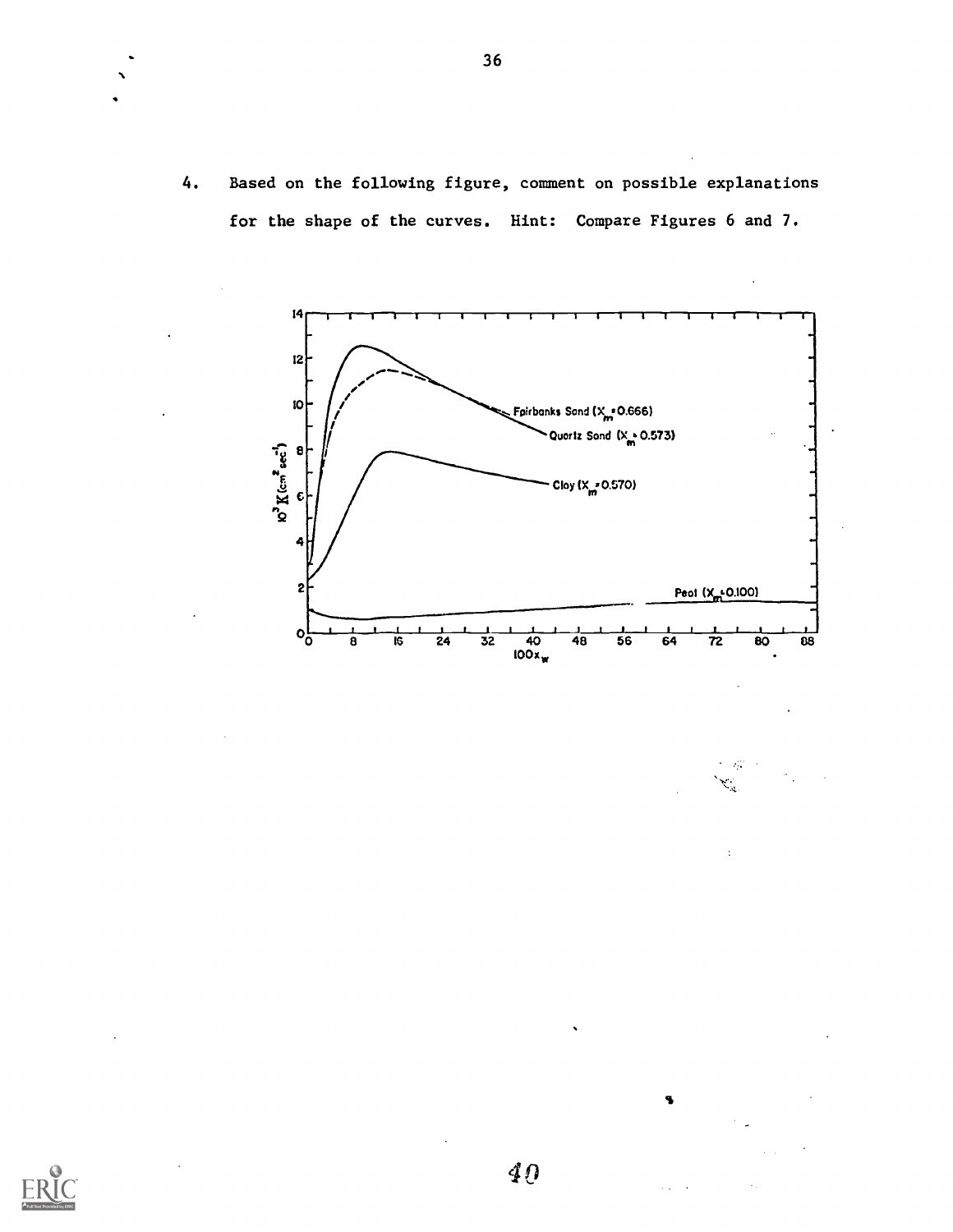#### PROBLEM SOLUTIONS

1. (a) 
$$
T(z,t) = \overline{T} + A(z) \sin \left[\omega t + B(z)\right]
$$
 [11]  
\nNow  $T = \overline{T} + A(0) \exp(-z/D) \sin \left[\omega t - z/D\right]$ , substituting expressions  
\n12 and 13 into 11. Taking partial derivatives as indicated by Equation 8:  
\n $\frac{\partial T}{\partial t} = \omega A(0) \exp(-z/D) \cos \left[\omega t - z/D\right]$   
\n $\frac{\partial T}{\partial z} = -\frac{A(0)}{D} \exp(-z/D) \sin \left[\omega t - z/D\right] - \frac{A(0)}{D} \exp(-z/D) \cos \left[\omega t - z/D\right]$   
\n $\frac{\partial^2 T}{\partial z^2} = \frac{A(0)}{D^2} \exp(-z/D) \sin \left[\omega t - z/D\right] + \frac{A(0)}{D^2} \exp(-z/D) \cos \left[\omega t - z/D\right]$   
\n $+ \frac{A(0)}{D^2} \exp(-z/D) \cos \left[\omega t - z/D\right] - \frac{A(0)}{D^2} \exp(-z/D) \sin \left[\omega t - z/D\right]$ .  
\nNotice the first and fourth terms in the expression for  $\frac{\partial^2 T}{\partial z^2}$  cancel.  
\nSubstituting in Equation 8:  
\n $\omega A(0) \exp(-z/D) \cos \left[\omega t - z/D\right] + K(2A/D^2) \exp(-z/D) \cos \left[\omega t - z/D\right]$   
\nor  $\omega A(0) = \frac{c^2 A}{D^2}$ .

Canceling the A(0)'s, and rearranging terms, we get D =  $(2K/\omega)^{1/2}$ , the identity of Equation 14.

(b) The first boundary condition,  $T(\infty, t) = \overline{T}$  (Equation 9) is a constant, so it trivially satisfies Equation 8  $(0 = 0)$ .

The second boundary condition (Equation 10) represents a special case of the solution (Equation 11) when  $z = 0$ . Hence part (a) of this problem constitutes proof that the second boundary condition satisfies this problem.

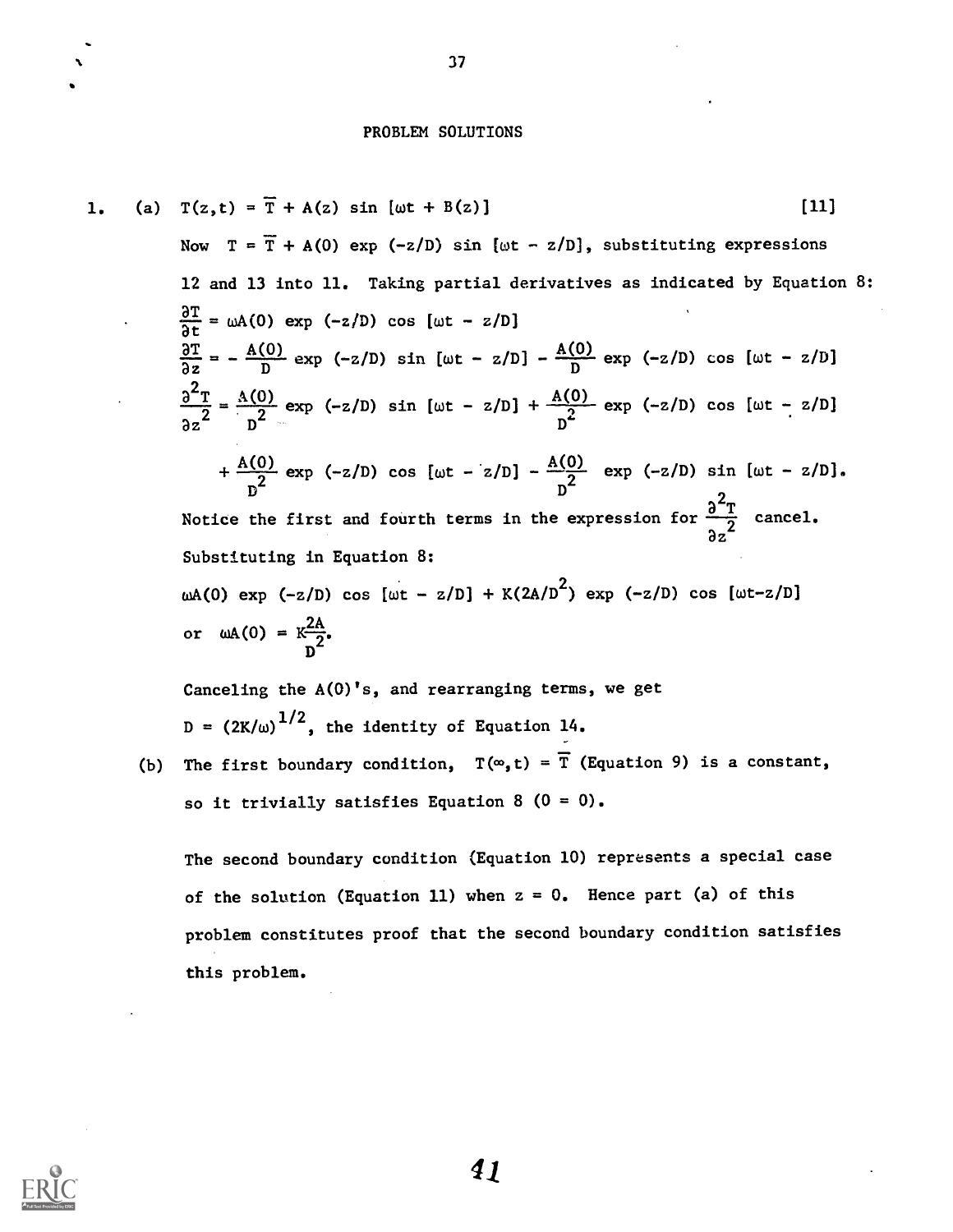38

2. (a)  $T(z,t) = T + A(0) \exp(-z/0) \sin [\omega t - z/D]$  [11] We know from Equation 3 that  $G(z, t) = -k \frac{\partial T}{\partial z}$  $G(z,t) = -k$   $(-A(0)/D \exp (-z/D) \sin [\omega t - z/D] - a(0)/D \exp (-z/D) \cos [\omega t - z/D]$  $= k A(0)/D exp (-z/D)$  {sin [wt-z/D] + cos [wt-z/D]}. The surface heat flux is then

 $G(0, t) = k A(0)/D$  {sin  $\omega t + \cos \omega t$ }. Using the identity  $sm(x+4) = sin x cos y + cos x sin y$ setting  $y = \pi/4$ ;  $\sin(x+\pi/4) = \frac{\pi}{4}$  (sin  $x + \cos x$ ), and substituting  $\sqrt{2}$ 

in the expression for  $G(0,t)$ , we have

 $G(0,t) = \sqrt{2} A(0)/D \sin (\omega t + \pi/4)$ .

The maximum value of  $G(0,t)$  occurs when sin ( $\omega t + \pi/4$ ) = 1, so

$$
G(0,t)_{\text{max}} = \frac{\sqrt{2} kA(0)}{D} .
$$

- (b) Comparing our expression for  $G(0,t)$  with Equation 11 for  $z = 0$ , we find that temperature lags the heat flux by a phase angle of  $\pi/4$  or  $1/8$  of a cycle. This corresponds to 3 hours and  $1-1/2$  months for the diurnal and annual case, respectively.
- (c) Returning to our basic definition of heat flow in Equation 2, we write

$$
G = -k \frac{\Delta T}{L} .
$$

Comparing our result from  $2(a)$ , we note that L corresponds to  $D/\sqrt{2}$ if were to consider heat conduction in a slab, thickness L, with a temperature difference maintained between the faces of A.

(d) The amount of heat flowing (Q) per unit area of soil during 1/2 cycle can be found by integrating G(0,t).

$$
Q = \frac{\sqrt{2}A(0)k}{\omega D} \int_{\pi/4}^{3\pi/4} \sin (\omega t + \pi/4) d(\omega t)
$$
  
=  $-\frac{\sqrt{2}A(0)k}{\omega D} \sin (\omega t + \pi/4) \int_{\pi/4}^{3\pi/4} \pi/4$   
=  $-\frac{\sqrt{2}A(0)k}{D\omega} [-1-(+1)]$   
=  $2\sqrt{2}A(0)k$ 

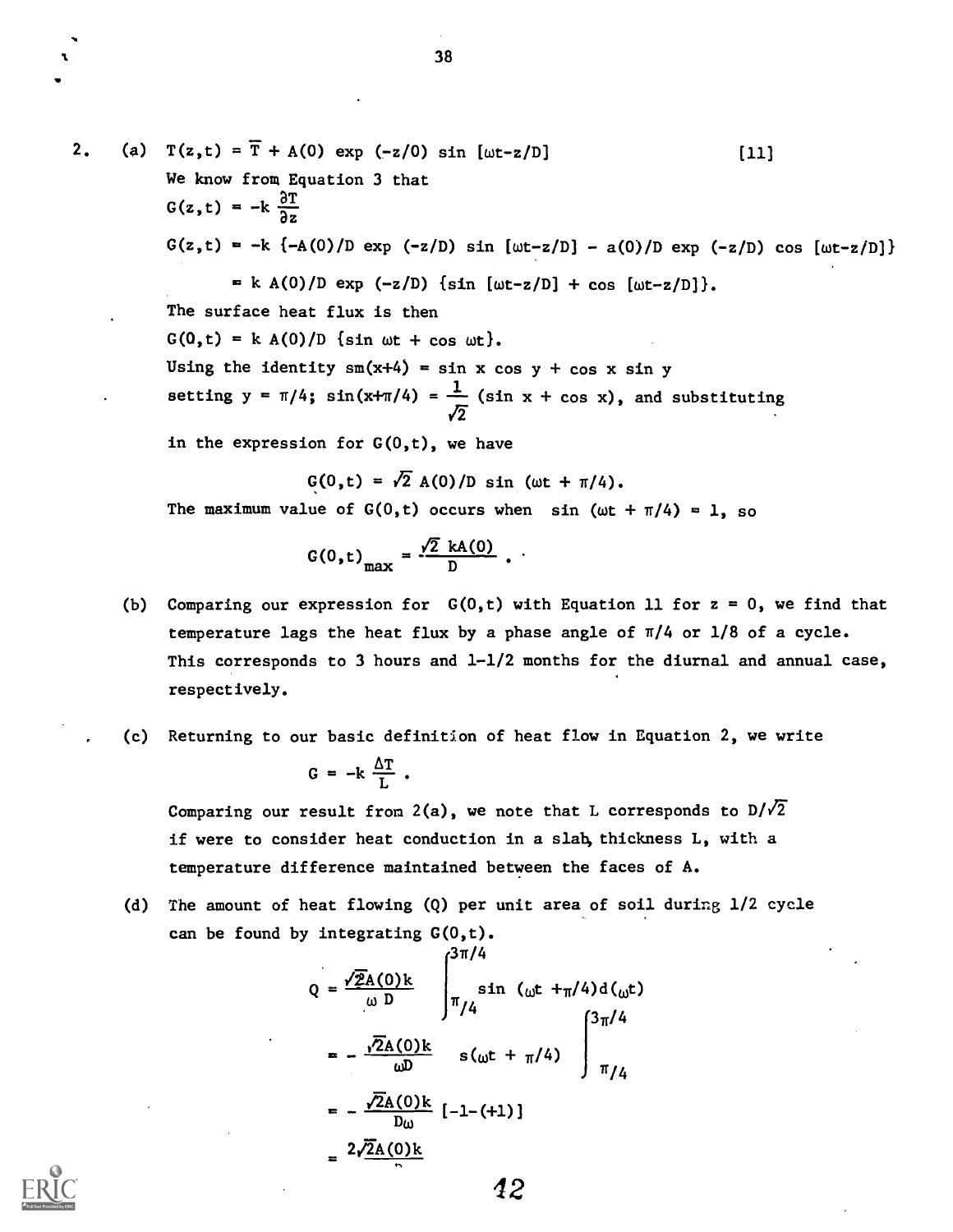Recall that D = 
$$
(2K/\omega)^{1/2}
$$
 and K = k/G;  
Q =  $\frac{2K}{\omega} \frac{\sqrt{2}A(0)G}{D} = \sqrt{2} DA(0)C$ .

3. (a) Forming a ratio using Equation 12 at two depths, we find that

$$
D = \frac{z_2^{-z_1}}{\ln[A(z_1)/A(z_2)]}
$$
.

Using the 30 and 15 cm curves, we estimate amplitudes of 2 and 8°C, respectively. So

$$
D = \frac{30-15}{\ln(8/\epsilon)} \approx 11 \text{ cm}.
$$

Recalling the definition of D =  $(2K/\omega)^{1/2}$  (Equation 14), we can write the ratio  $\mathbf{r}$ 

$$
\frac{D \text{ annual}}{D \text{ durmal}} = \left(\frac{\omega \text{ diurnal}}{\omega \text{ annual}}\right)^{1/2}
$$
  
D annual = (365)<sup>1/2</sup> D diurnal = (19.1) 11<sup>2</sup> 210 cm.

(b) Using D from part (a), we have

 $A(0) = A(z)$  exp  $(+ z/D)$ 

A(0)  $\frac{\pi}{2}$  31 cm using z = 15 cm, D = 11 cm, A(z) = 8°C

$$
\sim
$$
 31 cm using  $z = 30$  cm,  $D = 11$  cm,  $A(z) = 2^{\circ}C$ .

(c) Solving Equation 14 for K, we get, using the results from 3(a):

$$
K = \frac{\omega}{2} D^2 = \frac{\omega}{2} \frac{z_2 - z_1}{[\ln A(z)_1/A(z_2)]} .
$$

Or, knowing that the maximum temperature occurs when sin ( $\omega t_{max}-z/D$ ) = 1; or ωt -z/D = π/2, we can subtract such expressions for different<br>max depths to get

$$
\omega \Delta t_{\text{max}} = \frac{-2 - 1}{D}
$$
  
or 
$$
D = \frac{z_2 - z_1}{\omega \Delta t_{\text{max}}}
$$

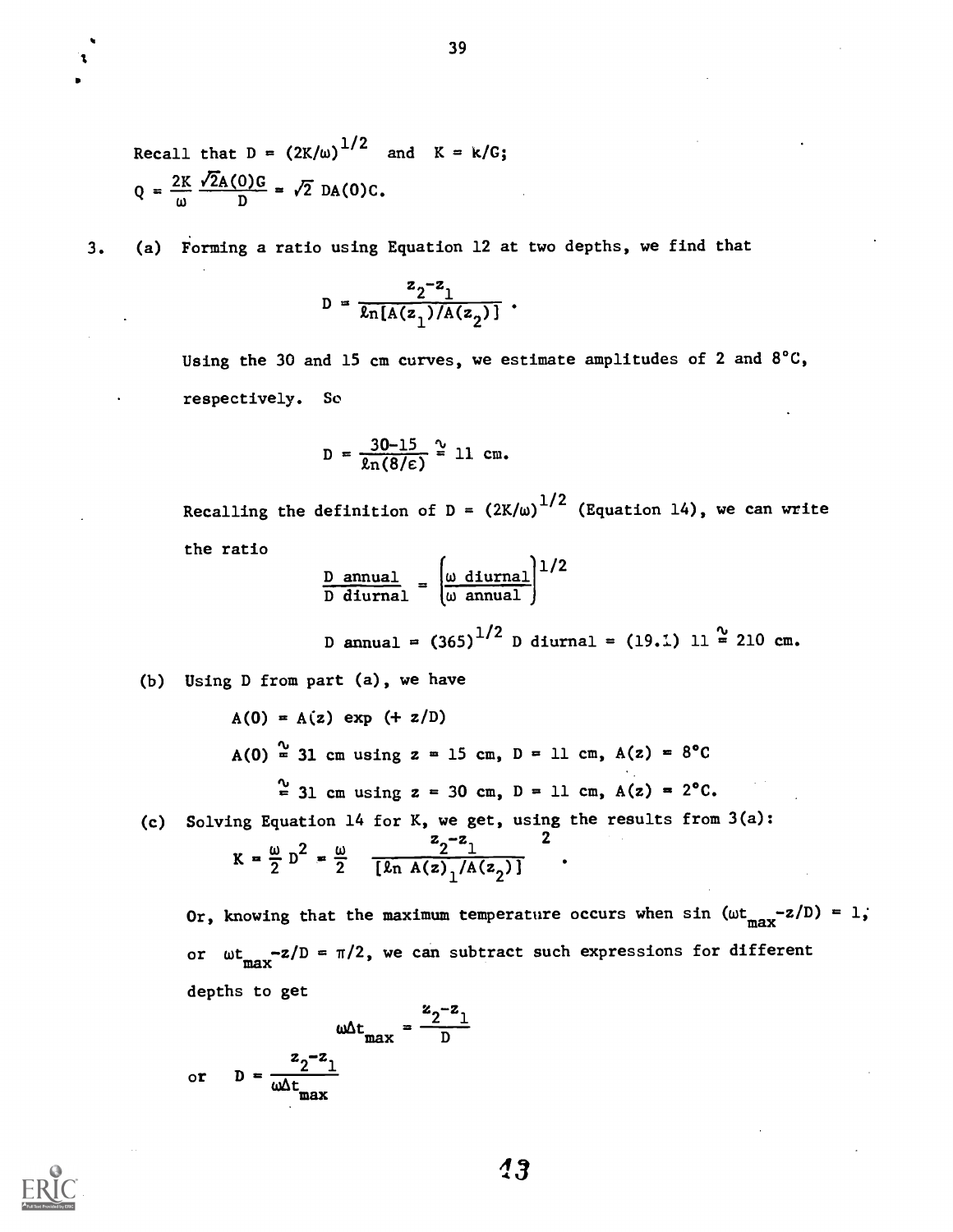so 
$$
K = \frac{\omega}{2} D^2 = \frac{\omega}{2} \frac{(z_2 - z_1)^2}{\omega^2 \Delta t_{\text{max}}^2} = \frac{1}{2\omega} \left( \frac{z_2 - z_1}{\Delta t_{\text{max}}} \right)^2
$$
.

Using the first of these expressions for  $\,$  K, one gets  $8.8 \times {10}^{-3}$   $\rm cm}^2$   $\rm sec}^{-1}$ , while the latter gives  $5.9 \times 10^{-3}$   $\text{cm}^2$  sec<sup>-1</sup> if  $\Delta t$  is taken to be 4.5 hrs.

Some divergence of answers is expected here due to variation in the thermal properties of the soil, which we have assumed negligible.

The soil was probably dry, since the soil in question is a sandy loam. This is shown most clearly by the figure in problem 4, where at high moisture contents K doesn't fall much below 10  $\times$  10 $^{-3}$  cm $^{2}$  sec $^{-1}$ .

4. The initial rapid increase in K is due to the rapid increase of K at lower water contents. This is because the water displaces air in the dry soil, and the water conductivity is approximately two orders of magnitude greater than that for air.

At higher water contents, heat capacity keeps increasing at a constant rate with addition of water, but the rate of increase of k is continually decreasing. Hence a point is reached when the quotient k/G peaks and decreases with further addition.



40

 $4<sub>4</sub>$